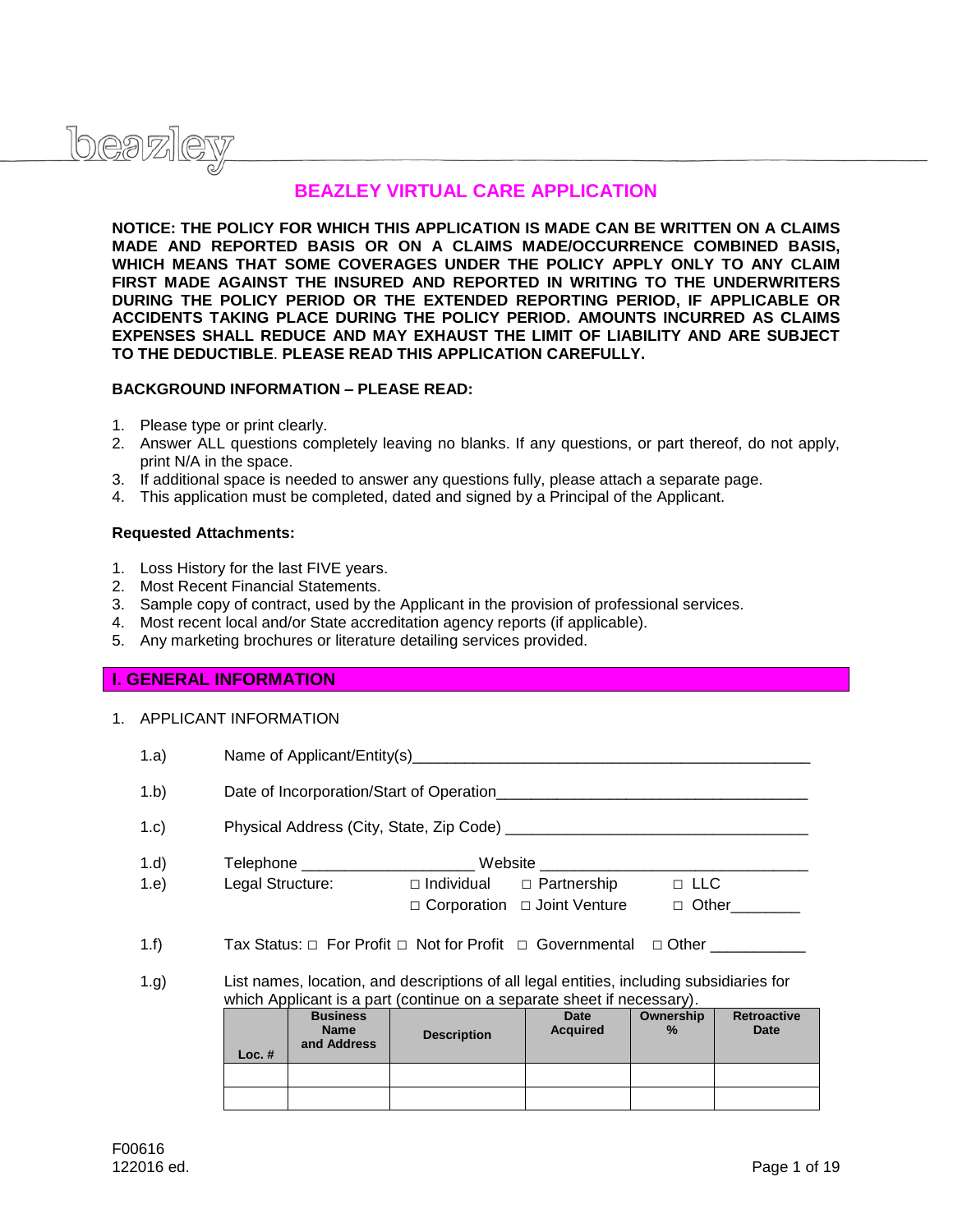\_\_\_\_\_\_\_\_\_\_\_\_\_\_\_\_\_\_\_\_\_\_\_\_\_\_\_\_\_\_\_\_\_\_\_\_\_\_\_\_\_\_\_\_\_\_\_\_\_\_\_\_\_\_\_\_\_\_\_\_\_\_\_\_\_\_\_\_

 $\overline{\phantom{a}}$  ,  $\overline{\phantom{a}}$  ,  $\overline{\phantom{a}}$  ,  $\overline{\phantom{a}}$  ,  $\overline{\phantom{a}}$  ,  $\overline{\phantom{a}}$  ,  $\overline{\phantom{a}}$  ,  $\overline{\phantom{a}}$  ,  $\overline{\phantom{a}}$  ,  $\overline{\phantom{a}}$  ,  $\overline{\phantom{a}}$  ,  $\overline{\phantom{a}}$  ,  $\overline{\phantom{a}}$  ,  $\overline{\phantom{a}}$  ,  $\overline{\phantom{a}}$  ,  $\overline{\phantom{a}}$ 

 $\overline{\phantom{a}}$  ,  $\overline{\phantom{a}}$  ,  $\overline{\phantom{a}}$  ,  $\overline{\phantom{a}}$  ,  $\overline{\phantom{a}}$  ,  $\overline{\phantom{a}}$  ,  $\overline{\phantom{a}}$  ,  $\overline{\phantom{a}}$  ,  $\overline{\phantom{a}}$  ,  $\overline{\phantom{a}}$  ,  $\overline{\phantom{a}}$  ,  $\overline{\phantom{a}}$  ,  $\overline{\phantom{a}}$  ,  $\overline{\phantom{a}}$  ,  $\overline{\phantom{a}}$  ,  $\overline{\phantom{a}}$  $\overline{\phantom{a}}$  ,  $\overline{\phantom{a}}$  ,  $\overline{\phantom{a}}$  ,  $\overline{\phantom{a}}$  ,  $\overline{\phantom{a}}$  ,  $\overline{\phantom{a}}$  ,  $\overline{\phantom{a}}$  ,  $\overline{\phantom{a}}$  ,  $\overline{\phantom{a}}$  ,  $\overline{\phantom{a}}$  ,  $\overline{\phantom{a}}$  ,  $\overline{\phantom{a}}$  ,  $\overline{\phantom{a}}$  ,  $\overline{\phantom{a}}$  ,  $\overline{\phantom{a}}$  ,  $\overline{\phantom{a}}$ 

- 1.h) Have you sold, discontinued, or acquired any operations in the past 5 years, or do you plan to in the upcoming year? (Please list including name of entity and date acquired) □ Yes □ No  $\overline{\phantom{a}}$  ,  $\overline{\phantom{a}}$  ,  $\overline{\phantom{a}}$  ,  $\overline{\phantom{a}}$  ,  $\overline{\phantom{a}}$  ,  $\overline{\phantom{a}}$  ,  $\overline{\phantom{a}}$  ,  $\overline{\phantom{a}}$  ,  $\overline{\phantom{a}}$  ,  $\overline{\phantom{a}}$  ,  $\overline{\phantom{a}}$  ,  $\overline{\phantom{a}}$  ,  $\overline{\phantom{a}}$  ,  $\overline{\phantom{a}}$  ,  $\overline{\phantom{a}}$  ,  $\overline{\phantom{a}}$
- 1.i) List all licenses held by your facility including type and expiration dates.
- 1.j) List any/all accreditation from governmental agencies/clients (JCAHO, AABB, AATB, FACT, ABC, CLIA, AOPO, EBAA, CAP, ASHI, etc.) and association memberships held by your facility and include a copy of your most recent report.
- 1.k) Are you a member of the American Telemedicine Association or other telemedicine association?

2. COVERAGE HISTORY

2.a) Please provide details of professional liability coverage purchased in the last five (5) years to date:

| <b>Policy</b><br><b>Period</b> | <b>Primary/Xs</b><br>Limit | <b>SIR/Deductible</b> | <b>Carrier</b> | <b>Annual</b><br>Premium | <b>Occurrence</b><br>or Claims<br>Made? | <b>Retroactive</b><br><b>Date</b> |
|--------------------------------|----------------------------|-----------------------|----------------|--------------------------|-----------------------------------------|-----------------------------------|
|                                |                            |                       |                |                          |                                         |                                   |
|                                |                            |                       |                |                          |                                         |                                   |
|                                |                            |                       |                |                          |                                         |                                   |
|                                |                            |                       |                |                          |                                         |                                   |
|                                |                            |                       |                |                          |                                         |                                   |

2.b) Please provide details of general liability coverage purchased in the last five (5) years to date:

| <b>Policy</b><br><b>Period</b> | <b>Primary/Xs</b><br>Limit | <b>SIR/Deductible</b> | <b>Carrier</b> | <b>Annual</b><br>Premium | <b>Occurrence</b><br>or Claims<br>Made? | <b>Retroactive</b><br><b>Date</b> |
|--------------------------------|----------------------------|-----------------------|----------------|--------------------------|-----------------------------------------|-----------------------------------|
|                                |                            |                       |                |                          |                                         |                                   |
|                                |                            |                       |                |                          |                                         |                                   |
|                                |                            |                       |                |                          |                                         |                                   |
|                                |                            |                       |                |                          |                                         |                                   |
|                                |                            |                       |                |                          |                                         |                                   |

2.c) Please provide details of cyber liability coverage purchased in the last five (5) years to date:

 $\Box$ 

\_\_\_\_\_\_\_\_\_\_\_\_\_\_\_\_\_\_\_\_\_\_\_\_\_\_\_\_\_\_\_\_\_\_\_\_\_\_\_\_\_\_\_\_\_\_\_\_\_\_\_\_\_\_\_\_\_\_\_\_\_\_\_\_\_\_\_

□ Yes □ No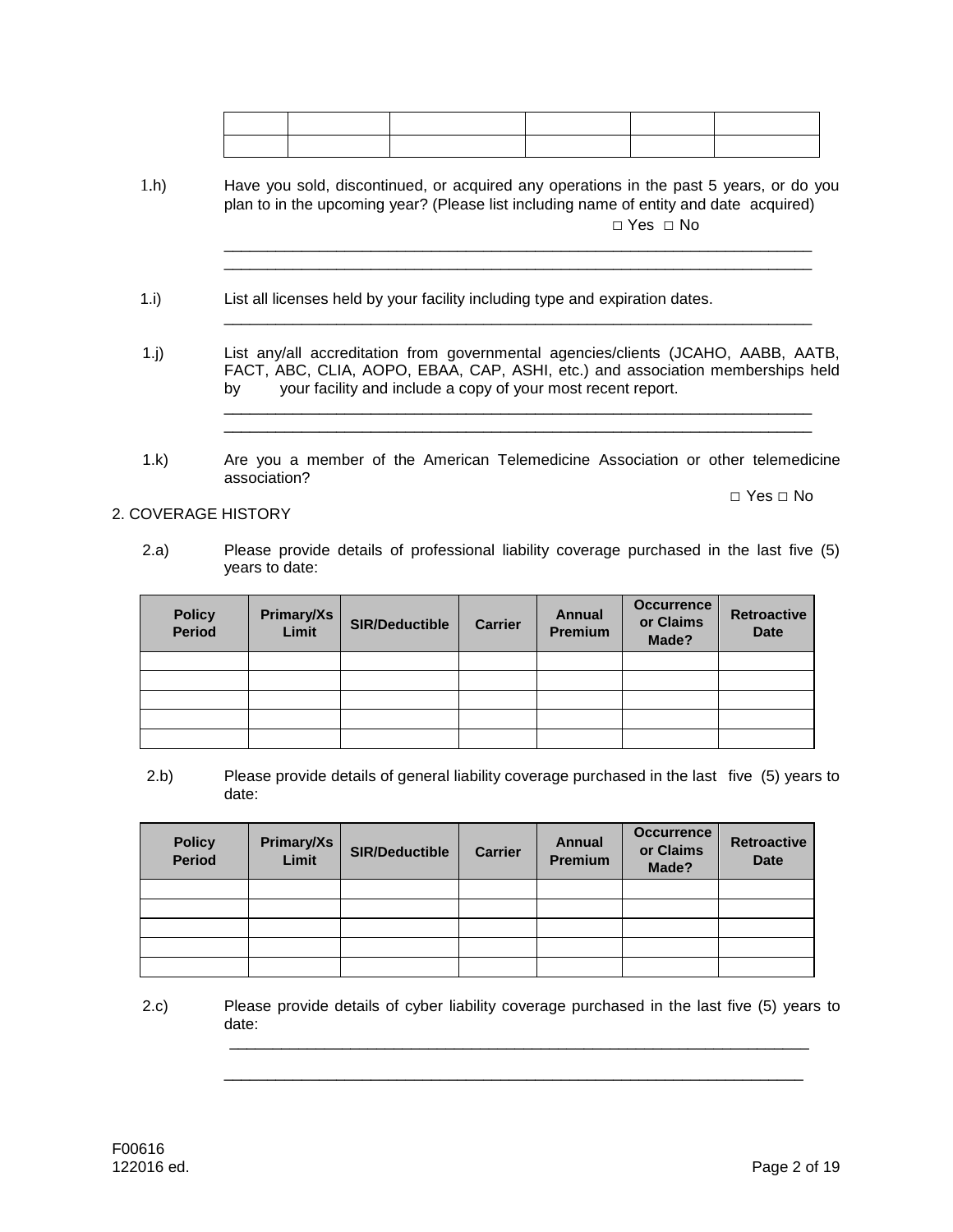2.d) Do you currently carry employee benefits liability coverage?  $□$  Yes  $□$  No If "Yes," what is the employee count limit, deductible, and retroactive date?

2.e) Has the applicant ever been declined or refused coverage, or had its coverage cancelled or non-renewed? □ □ No □ Yes □ No

\_\_\_\_\_\_\_\_\_\_\_\_\_\_\_\_\_\_\_\_\_\_\_\_\_\_\_\_\_\_\_\_\_\_\_\_\_\_\_\_\_\_\_\_\_\_\_\_\_\_\_\_\_\_\_\_\_\_\_\_\_\_\_\_\_\_\_\_ \_\_\_\_\_\_\_\_\_\_\_\_\_\_\_\_\_\_\_\_\_\_\_\_\_\_\_\_\_\_\_\_\_\_\_\_\_\_\_\_\_\_\_\_\_\_\_\_\_\_\_\_\_\_\_\_\_\_\_\_\_\_\_\_\_\_\_\_

 $\overline{\phantom{a}}$  ,  $\overline{\phantom{a}}$  ,  $\overline{\phantom{a}}$  ,  $\overline{\phantom{a}}$  ,  $\overline{\phantom{a}}$  ,  $\overline{\phantom{a}}$  ,  $\overline{\phantom{a}}$  ,  $\overline{\phantom{a}}$  ,  $\overline{\phantom{a}}$  ,  $\overline{\phantom{a}}$  ,  $\overline{\phantom{a}}$  ,  $\overline{\phantom{a}}$  ,  $\overline{\phantom{a}}$  ,  $\overline{\phantom{a}}$  ,  $\overline{\phantom{a}}$  ,  $\overline{\phantom{a}}$ 

 $\overline{\phantom{a}}$  ,  $\overline{\phantom{a}}$  ,  $\overline{\phantom{a}}$  ,  $\overline{\phantom{a}}$  ,  $\overline{\phantom{a}}$  ,  $\overline{\phantom{a}}$  ,  $\overline{\phantom{a}}$  ,  $\overline{\phantom{a}}$  ,  $\overline{\phantom{a}}$  ,  $\overline{\phantom{a}}$  ,  $\overline{\phantom{a}}$  ,  $\overline{\phantom{a}}$  ,  $\overline{\phantom{a}}$  ,  $\overline{\phantom{a}}$  ,  $\overline{\phantom{a}}$  ,  $\overline{\phantom{a}}$  $\overline{\phantom{a}}$  ,  $\overline{\phantom{a}}$  ,  $\overline{\phantom{a}}$  ,  $\overline{\phantom{a}}$  ,  $\overline{\phantom{a}}$  ,  $\overline{\phantom{a}}$  ,  $\overline{\phantom{a}}$  ,  $\overline{\phantom{a}}$  ,  $\overline{\phantom{a}}$  ,  $\overline{\phantom{a}}$  ,  $\overline{\phantom{a}}$  ,  $\overline{\phantom{a}}$  ,  $\overline{\phantom{a}}$  ,  $\overline{\phantom{a}}$  ,  $\overline{\phantom{a}}$  ,  $\overline{\phantom{a}}$ \_\_\_\_\_\_\_\_\_\_\_\_\_\_\_\_\_\_\_\_\_\_\_\_\_\_\_\_\_\_\_\_\_\_\_\_\_\_\_\_\_\_\_\_\_\_\_\_\_\_\_\_\_\_\_\_\_\_\_\_\_\_\_\_\_\_\_\_  $\overline{\phantom{a}}$  ,  $\overline{\phantom{a}}$  ,  $\overline{\phantom{a}}$  ,  $\overline{\phantom{a}}$  ,  $\overline{\phantom{a}}$  ,  $\overline{\phantom{a}}$  ,  $\overline{\phantom{a}}$  ,  $\overline{\phantom{a}}$  ,  $\overline{\phantom{a}}$  ,  $\overline{\phantom{a}}$  ,  $\overline{\phantom{a}}$  ,  $\overline{\phantom{a}}$  ,  $\overline{\phantom{a}}$  ,  $\overline{\phantom{a}}$  ,  $\overline{\phantom{a}}$  ,  $\overline{\phantom{a}}$ 

If "Yes," please explain.

#### 3. PROFESSIONAL SERVICE/PRODUCT PROFILE

- 3.a) Please provide a full description of services rendered.
- 3.b) Operations: (for the previous 12 months please provide a breakout of the services provided, and the percentage of total gross revenues. Total must equal 100%.)

| <b>Service</b> | <b>Revenue</b> | Percentage |
|----------------|----------------|------------|
|                |                |            |
|                |                |            |
|                |                |            |
|                |                |            |
|                |                |            |

 $\overline{\phantom{a}}$  ,  $\overline{\phantom{a}}$  ,  $\overline{\phantom{a}}$  ,  $\overline{\phantom{a}}$  ,  $\overline{\phantom{a}}$  ,  $\overline{\phantom{a}}$  ,  $\overline{\phantom{a}}$  ,  $\overline{\phantom{a}}$  ,  $\overline{\phantom{a}}$  ,  $\overline{\phantom{a}}$  ,  $\overline{\phantom{a}}$  ,  $\overline{\phantom{a}}$  ,  $\overline{\phantom{a}}$  ,  $\overline{\phantom{a}}$  ,  $\overline{\phantom{a}}$  ,  $\overline{\phantom{a}}$ \_\_\_\_\_\_\_\_\_\_\_\_\_\_\_\_\_\_\_\_\_\_\_\_\_\_\_\_\_\_\_\_\_\_\_\_\_\_\_\_\_\_\_\_\_\_\_\_\_\_\_\_\_\_\_\_\_\_\_\_\_\_\_\_\_\_\_\_

\_\_\_\_\_\_\_\_\_\_\_\_\_\_\_\_\_\_\_\_\_\_\_\_\_\_\_\_\_\_\_\_\_\_\_\_\_\_\_\_\_\_\_\_\_\_\_\_\_\_\_\_\_\_\_\_\_\_\_\_\_\_\_\_\_\_\_\_

3.c) Does the applicant anticipate making any significant changes in the services/products provided within the next 12 months? □ □ Yes □ No

If "Yes," please explain:

- 3.d) Does the insured sell or lease any products?  $\Box$  Yes  $\Box$  No If "Yes," please explain: \_\_\_\_\_\_\_\_\_\_\_\_\_\_\_\_\_\_\_\_\_\_\_\_\_\_\_\_\_\_\_\_\_\_\_\_\_\_\_\_\_\_\_\_\_\_\_\_\_\_\_\_\_\_\_\_\_\_\_\_\_\_\_\_\_\_\_\_
- 3.e) Please state the Applicant's revenue percentage from payment cards in the most recent twelve (12) months: \_\_\_\_%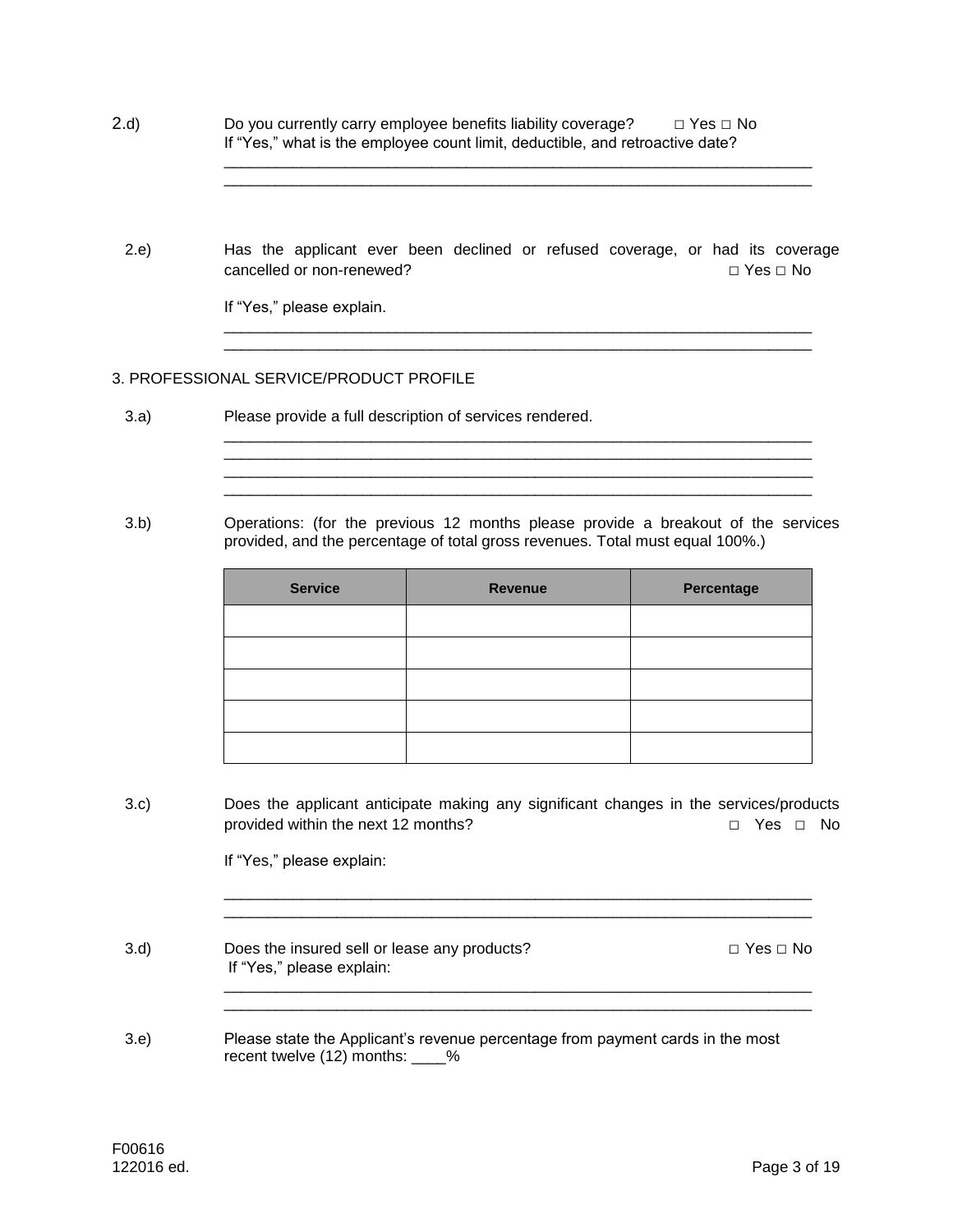## 3.f) Please complete the following:

|                    | Projected, next<br><b>Fiscal/Annual</b><br><b>Period</b> | Past 12 months;<br>Most recent, full-<br>annual | <b>First Year Prior</b><br><b>Financial Year:</b> |
|--------------------|----------------------------------------------------------|-------------------------------------------------|---------------------------------------------------|
| Total Assets:      |                                                          |                                                 |                                                   |
| Net Assets/Equity: |                                                          |                                                 |                                                   |
| Long Term Debt:    |                                                          |                                                 |                                                   |
| Gross Revenues:    |                                                          |                                                 |                                                   |
| <b>Net</b>         |                                                          |                                                 |                                                   |
| Revenues/Income:   |                                                          |                                                 |                                                   |
| Total Cash and     |                                                          |                                                 |                                                   |
| Cash               |                                                          |                                                 |                                                   |
| Equivalents        |                                                          |                                                 |                                                   |

## **II. MEDICAL PROFESSIONAL**

## 1. PROFESSIONAL SERVICE/PRODUCT PROFILE

 1.a) Please provide the number of patient contacts in the previous 12 months and current projection:

|      | (number of visits)                                                                                                     | Projected, next<br><b>Fiscal/Annual Period</b> | Past 12 Months; Most<br>recent, full-annual                                      | <b>First Year Prior</b><br><b>Financial Year:</b> |  |
|------|------------------------------------------------------------------------------------------------------------------------|------------------------------------------------|----------------------------------------------------------------------------------|---------------------------------------------------|--|
|      | Clinic                                                                                                                 |                                                |                                                                                  |                                                   |  |
|      | Laboratory                                                                                                             |                                                |                                                                                  |                                                   |  |
|      | Tele-visits (specify)                                                                                                  |                                                |                                                                                  |                                                   |  |
|      | Other (specify)                                                                                                        |                                                |                                                                                  |                                                   |  |
|      | <b>TOTAL VISITS</b>                                                                                                    |                                                |                                                                                  |                                                   |  |
| 1.b) | Does the insured have any beds for overnight stays?<br>If "Yes," please list the number of beds and average occupancy: |                                                |                                                                                  | ⊓Yes ⊓ No                                         |  |
| 1.c) | years?<br>If "Yes", please list date(s) of last survey: $\frac{1}{\sqrt{2}}$                                           |                                                | Has your facility been surveyed by an accreditation agency within the past three | $\Box$ Yes $\Box$ No                              |  |
| 1.d) | If "Yes, please explain:                                                                                               |                                                | Does the insured provide any services outside of the United States?              | $\sqcap$ Yes $\sqcap$ No                          |  |
| 1.e) | Are medications prescribed?<br>If "Yes," please list the states in which you are prescribing medications:              |                                                |                                                                                  |                                                   |  |
| 1.f) | Are narcotics prescribed?<br>If "Yes," in which states?                                                                |                                                |                                                                                  | ⊓ Yes ⊓ No                                        |  |

# 2. MEDICAL STAFF PROFILE

2.a) Schedule of Physicians, Surgeon, Osteopath, Podiatrist, Orthodontist, Chiropractor, Psychiatrist, Psychologist or Dentist – on Staff or Contracted that need to be scheduled under this policy: (supply separate sheet if necessary)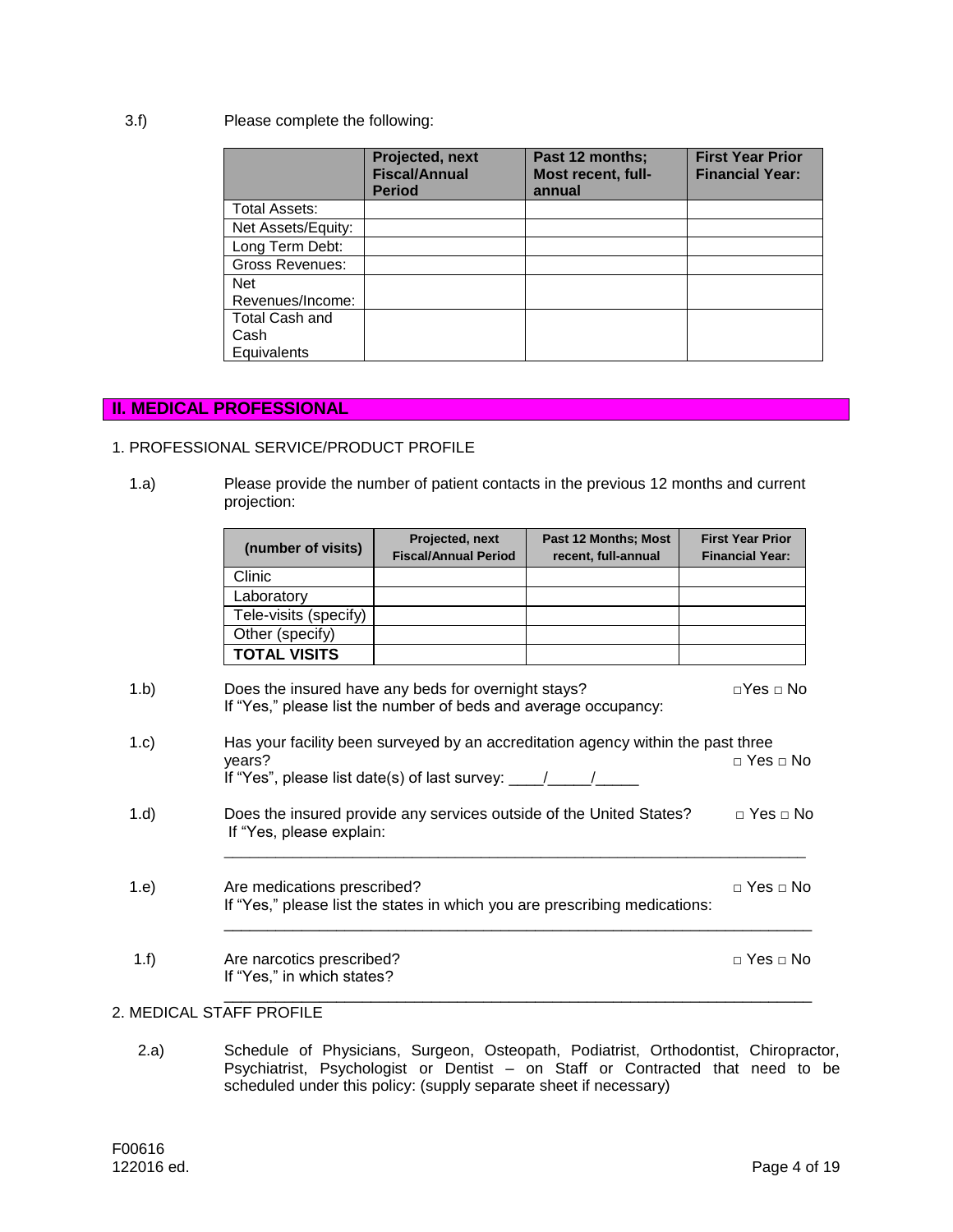| <b>Name</b> | <b>Specialty</b> | <b>Board</b><br><b>Certified</b> | <b>Hours</b><br><b>Worked</b> | Volunteer,<br><b>Contracted</b><br><b>or</b><br><b>Employed</b> | Has own<br><b>Malpractice</b><br><b>Insurance</b> | <b>Medical</b><br><b>Director</b> | <b>State</b><br>Physician<br>Holds a<br>License In |
|-------------|------------------|----------------------------------|-------------------------------|-----------------------------------------------------------------|---------------------------------------------------|-----------------------------------|----------------------------------------------------|
|             |                  | Yes $\Box$ No                    |                               |                                                                 | Yes $\Box$ No                                     | Yes $\Box$ No                     |                                                    |
|             |                  | Yes $\Box$ No                    |                               |                                                                 | Yes $\Box$ No                                     | Yes $\Box$ No                     |                                                    |
|             |                  | Yes $\Box$ No                    |                               |                                                                 | Yes $\Box$ No                                     | Yes $\Box$ No                     |                                                    |
|             |                  | Yes $\Box$ No                    |                               |                                                                 | Yes $\Box$ No                                     | Yes $\Box$ No                     |                                                    |

2.a.i. Would you like physicians to be covered under the facility's policy

□ Yes □ No 2.a.ii. Do any of the above physicians have direct patient care responsibilities? □ Yes □ No If "Yes," what is the physician's role in providing services for the applicant's facility?

 $\mathcal{L} = \{ \mathcal{L} = \{ \mathcal{L} = \{ \mathcal{L} = \mathcal{L} \} \mid \mathcal{L} = \{ \mathcal{L} = \{ \mathcal{L} = \mathcal{L} \} \mid \mathcal{L} = \{ \mathcal{L} = \{ \mathcal{L} = \mathcal{L} = \mathcal{L} = \mathcal{L} \} \mid \mathcal{L} = \{ \mathcal{L} = \{ \mathcal{L} = \mathcal{L} = \mathcal{L} = \mathcal{L} = \mathcal{L} = \mathcal{L} = \mathcal{L} = \mathcal{L} = \mathcal{L} = \mathcal{L} \}$ 

## 2.b) Please provide details of all other staff utilized:

|                                                         |                     | <b>Employed</b>     |              | <b>Contracted</b>          |                            |              |
|---------------------------------------------------------|---------------------|---------------------|--------------|----------------------------|----------------------------|--------------|
| <b>Health Professional</b>                              | <b>Full</b><br>Time | Part<br><b>Time</b> | <b>Hours</b> | <b>Full</b><br><b>Time</b> | <b>Part</b><br><b>Time</b> | <b>Hours</b> |
| <b>Registered Nurses</b>                                |                     |                     |              |                            |                            |              |
| <b>Licensed Practical Nurses</b>                        |                     |                     |              |                            |                            |              |
| <b>Licensed Vocational Nurses</b>                       |                     |                     |              |                            |                            |              |
| <b>Nurse Practitioners</b>                              |                     |                     |              |                            |                            |              |
| <b>Physician Assistants</b>                             |                     |                     |              |                            |                            |              |
| <b>Certified Nursing Assistants</b>                     |                     |                     |              |                            |                            |              |
| Physical, Occupational, and<br><b>Speech Therapists</b> |                     |                     |              |                            |                            |              |
| <b>Home Health Aides</b>                                |                     |                     |              |                            |                            |              |
| Sitters/Companions                                      |                     |                     |              |                            |                            |              |
| <b>Emergency Medical</b>                                |                     |                     |              |                            |                            |              |
| Paramedics                                              |                     |                     |              |                            |                            |              |
| Pharmacists                                             |                     |                     |              |                            |                            |              |
| Technicians                                             |                     |                     |              |                            |                            |              |
| Social Workers                                          |                     |                     |              |                            |                            |              |
| Other (please provide description)                      |                     |                     |              |                            |                            |              |

## 3. CREDENTIALING

| 3.a) | Are all health professionals credentialed prior to hiring?            | $\Box$ Yes $\Box$ No |
|------|-----------------------------------------------------------------------|----------------------|
| 3.b) | Is physician credentialing and privileging formalized and documented? | $\Box$ Yes $\Box$ No |
| 3.c  | Are physicians required to be board certified in their specialty?     | $\Box$ Yes $\Box$ No |
| 3.d  | How often are physicians re-credentialed?                             |                      |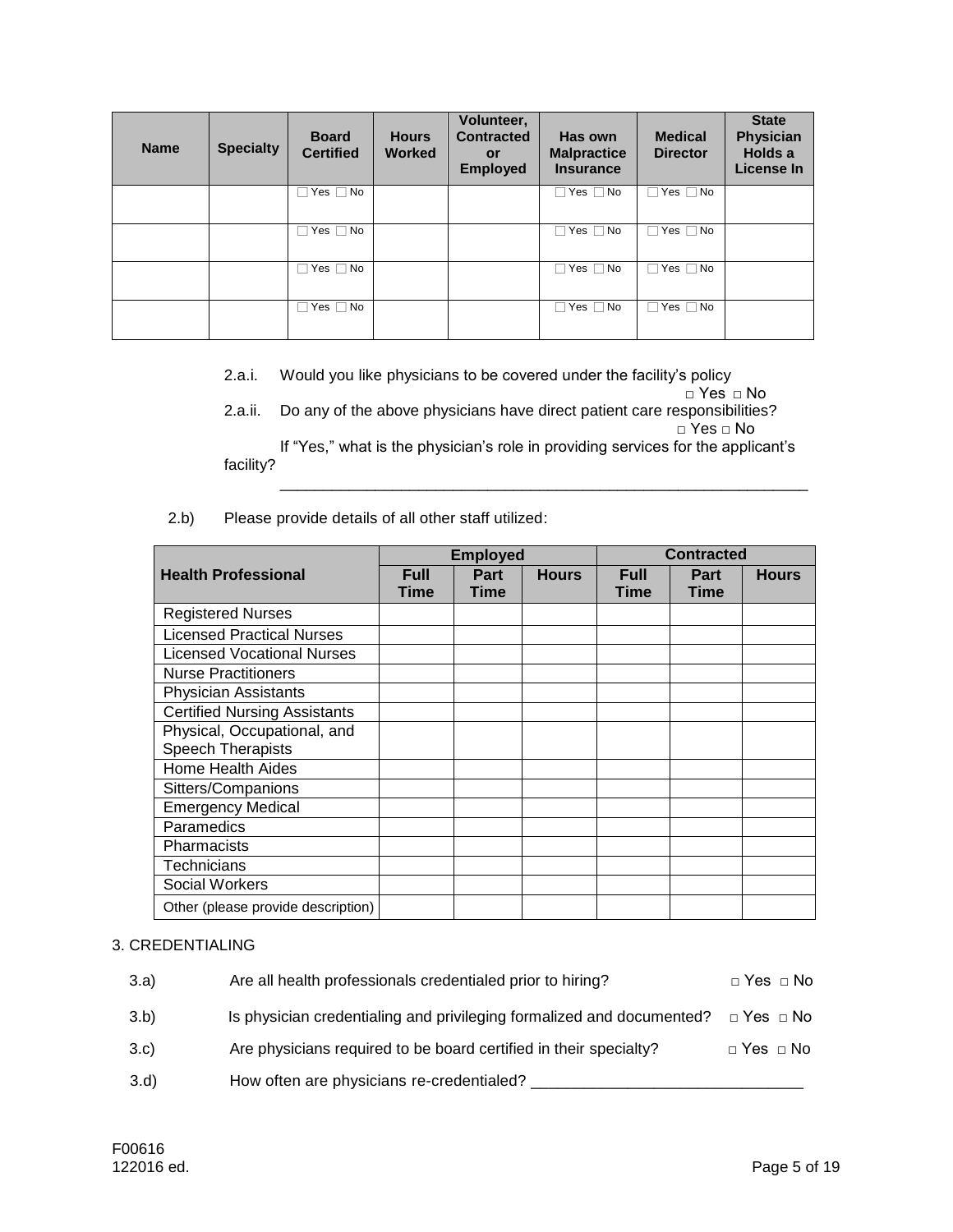3.e) Prior to hiring any employee, does the applicant verify:

| 3.e.i. Education background and training                                                 | $\Box$ Yes $\Box$ No |  |
|------------------------------------------------------------------------------------------|----------------------|--|
| 3.e.ii. Employment references with at least two previous employers? $\Box$ Yes $\Box$ No |                      |  |
| 3.e.iii. Criminal record, on a Local, State and National scale? (Please indicate which   |                      |  |
| apply)                                                                                   |                      |  |
| 3.e.iv. Driving record?                                                                  | $\Box$ Yes $\Box$ No |  |
| 3.e.v. Credit record?                                                                    | $\Box$ Yes $\Box$ No |  |
| 3.e.vi. Drug tests?                                                                      | $\Box$ Yes $\Box$ No |  |
| 3.e.vii.Sex Offender Registry?                                                           | $\Box$ Yes $\Box$ No |  |

 3.f) Does the applicant keep all information on file and verify its completion prior to employment commencement? □Yes □ No

### 4. EXPOSURE DATA

4.a) Please indicate the % or # of patient encounters for each state and type of encounter:

|           | %/# and Type of Encounters |           | %/# and Type of Encounters |           | %/# and Type of Encounters |           | %/# and Type of Encounters |
|-----------|----------------------------|-----------|----------------------------|-----------|----------------------------|-----------|----------------------------|
|           |                            |           |                            |           |                            |           |                            |
| AK        |                            | ID        |                            |           |                            |           |                            |
| AL        |                            | IL        |                            | <b>NC</b> |                            | <b>SC</b> |                            |
| AR        |                            | ΙN        |                            | <b>ND</b> |                            | SD        |                            |
| AZ        |                            | КS        |                            | <b>NE</b> |                            | ΤN        |                            |
| <b>CA</b> |                            | KY        |                            | <b>NH</b> |                            | TX        |                            |
| <b>CO</b> |                            | LA        |                            | <b>NJ</b> |                            | UT        |                            |
| СT        |                            | <b>MA</b> |                            | <b>NM</b> |                            | VA        |                            |
| DC        |                            | <b>MD</b> |                            | <b>NV</b> |                            | VT        |                            |
| DE        |                            | <b>ME</b> |                            | <b>NY</b> |                            | <b>WA</b> |                            |
| FL.       |                            | МI        |                            | <b>OH</b> |                            | WI        |                            |
| GΑ        |                            | <b>MN</b> |                            | <b>OK</b> |                            | <b>WV</b> |                            |
| HI        |                            | МO        |                            | <b>OR</b> |                            | <b>WY</b> |                            |
| IA        |                            | <b>MS</b> |                            | PA        |                            |           |                            |

## 5. TELEMEDICINE PRACTICE

| 5.a) | Please describe the equipment, hardware and/or software used for delivery of |
|------|------------------------------------------------------------------------------|
|      | telemedicine, if applicable:                                                 |

| 5.b) | Check all that apply to your Telemedicine-Based Activities:                                                                           |
|------|---------------------------------------------------------------------------------------------------------------------------------------|
|      | $\Box$ Telephone consultations with referring physicians (second opinions)                                                            |
|      | $\Box$ Remote patient monitoring                                                                                                      |
|      | $\Box$ Review and render an opinion regarding images, slides, etc. sent from a distant or<br>remote site                              |
|      | $\Box$ Real-time, interactive patient treatment, including consultation or supervision of<br>onsite physician                         |
|      | $\Box$ Real-time, interactive patient treatment, including consultation or supervision of<br>onsite healthcare worker (non-physician) |
|      | $\Box$ Render services in or on behalf of an electronic/virtual intensive care unit                                                   |
|      | $\Box$ Remote Surgery and/or procedures on patients who are at a distant or remote site                                               |
|      | $\Box$ Other (please specify)                                                                                                         |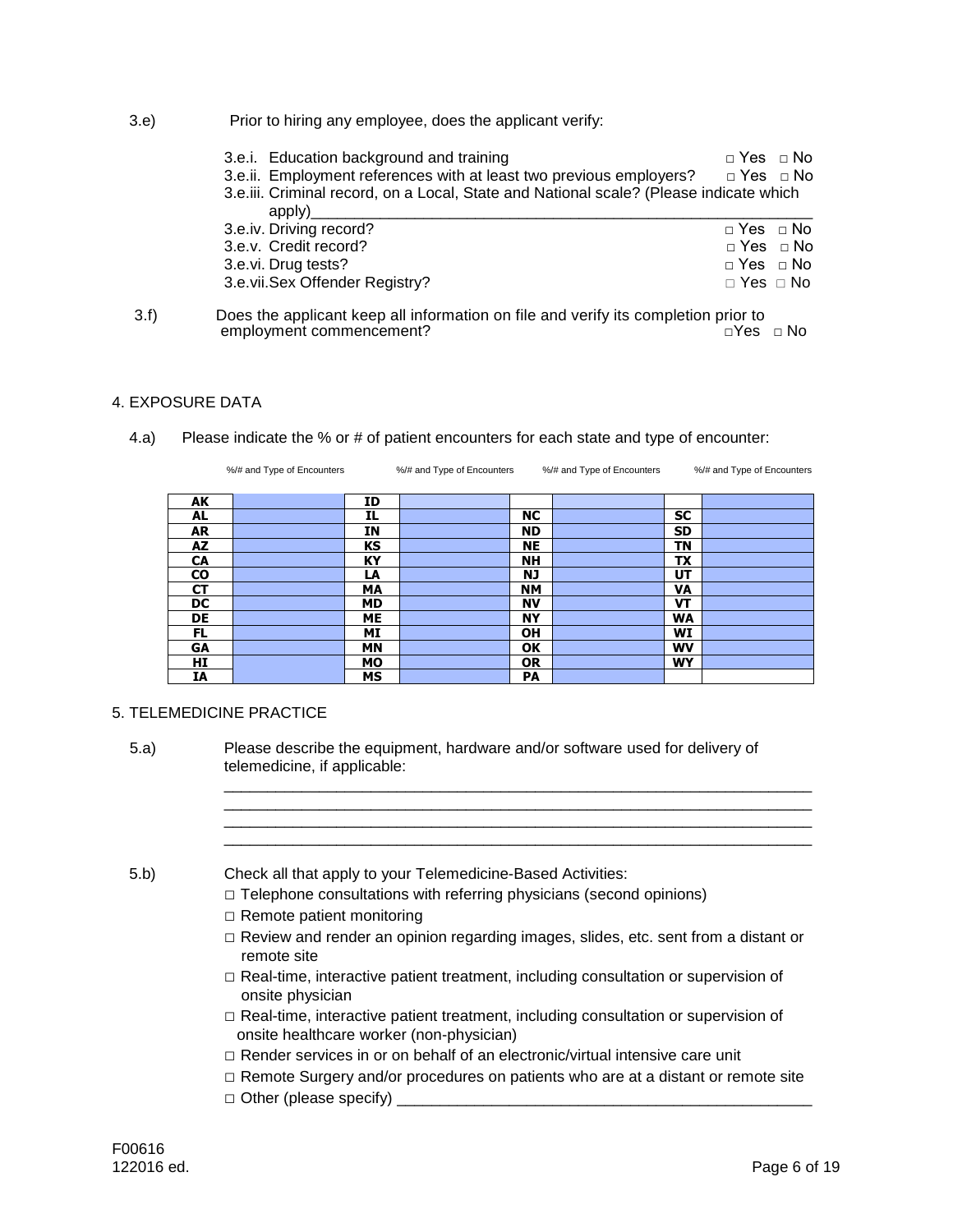5.c) Please provide a written narrative that describes the nature of your telemedicine practice:

## **III. TECHNOLOGY BASED SERVICES**

#### 1. TECHNOLOGY BASED SERVICES

 1.a) Please describe in detail 1) the nature and types of professional and/or technology services the Applicant is engaged in; and 2) the types of Technology Products developed, manufactured, licensed or sold by the Applicant.

\_\_\_\_\_\_\_\_\_\_\_\_\_\_\_\_\_\_\_\_\_\_\_\_\_\_\_\_\_\_\_\_\_\_\_\_\_\_\_\_\_\_\_\_\_\_\_\_\_\_\_\_\_\_\_\_\_\_\_\_\_\_\_\_\_\_\_\_

\_\_\_\_\_\_\_\_\_\_\_\_\_\_\_\_\_\_\_\_\_\_\_\_\_\_\_\_\_\_\_\_\_\_\_\_\_\_\_\_\_\_\_\_\_\_\_\_\_\_\_\_\_\_\_\_\_\_\_\_\_\_\_\_\_\_\_\_

 $\overline{\phantom{a}}$  ,  $\overline{\phantom{a}}$  ,  $\overline{\phantom{a}}$  ,  $\overline{\phantom{a}}$  ,  $\overline{\phantom{a}}$  ,  $\overline{\phantom{a}}$  ,  $\overline{\phantom{a}}$  ,  $\overline{\phantom{a}}$  ,  $\overline{\phantom{a}}$  ,  $\overline{\phantom{a}}$  ,  $\overline{\phantom{a}}$  ,  $\overline{\phantom{a}}$  ,  $\overline{\phantom{a}}$  ,  $\overline{\phantom{a}}$  ,  $\overline{\phantom{a}}$  ,  $\overline{\phantom{a}}$ \_\_\_\_\_\_\_\_\_\_\_\_\_\_\_\_\_\_\_\_\_\_\_\_\_\_\_\_\_\_\_\_\_\_\_\_\_\_\_\_\_\_\_\_\_\_\_\_\_\_\_\_\_\_\_\_\_\_\_\_\_\_\_\_\_\_\_\_  $\overline{\phantom{a}}$  ,  $\overline{\phantom{a}}$  ,  $\overline{\phantom{a}}$  ,  $\overline{\phantom{a}}$  ,  $\overline{\phantom{a}}$  ,  $\overline{\phantom{a}}$  ,  $\overline{\phantom{a}}$  ,  $\overline{\phantom{a}}$  ,  $\overline{\phantom{a}}$  ,  $\overline{\phantom{a}}$  ,  $\overline{\phantom{a}}$  ,  $\overline{\phantom{a}}$  ,  $\overline{\phantom{a}}$  ,  $\overline{\phantom{a}}$  ,  $\overline{\phantom{a}}$  ,  $\overline{\phantom{a}}$ \_\_\_\_\_\_\_\_\_\_\_\_\_\_\_\_\_\_\_\_\_\_\_\_\_\_\_\_\_\_\_\_\_\_\_\_\_\_\_\_\_\_\_\_\_\_\_\_\_\_\_\_\_\_\_\_\_\_\_\_\_\_\_\_\_\_\_\_

1.b) Please indicate the Applicant's four largest jobs/projects during the past two (2) years:

| Client | Product/Service | <b>Contract Revenues for this</b><br>year/total contract |
|--------|-----------------|----------------------------------------------------------|
|        |                 |                                                          |
|        |                 |                                                          |
|        |                 |                                                          |

 1.c. Indicate the percentage of the Applicant's revenue expected this year from the following: (Please answer for all that apply.) Please note that the total must equal one hundred percent (100%).

| a. Packaged<br>Software<br>Development and<br>Licensing | Revenue<br>% | g. IT and Business<br>Process<br>Outsourcing                         | Revenue<br>$\frac{9}{6}$ | m. Other<br>internet<br>services<br>(please)                                                     | Revenue<br>$\%$ |
|---------------------------------------------------------|--------------|----------------------------------------------------------------------|--------------------------|--------------------------------------------------------------------------------------------------|-----------------|
| b. Custom<br>Software<br>Development                    |              | h. Media Content<br>and Data Sales,<br>Subscriptions and<br>Licenses |                          | explain)<br>n.<br>Technology<br>Products<br>sales and<br>maintenance<br>(other than<br>software) |                 |
| c. Software<br>Maintenance and<br>Support               |              | i. Revenues from<br><b>ISP and Email</b><br>services                 |                          | 0.<br>Application<br>Service<br>Provider                                                         |                 |
| d. Computer and<br>Software                             |              | j. Website hosting<br>and collocation<br>services                    |                          | p. Other<br>services or<br>products<br>(please                                                   |                 |
| e. IT Consulting,<br>Including<br>Consulting on         |              | k. Advertising and<br><b>Referral Revenues</b>                       |                          | explain)                                                                                         |                 |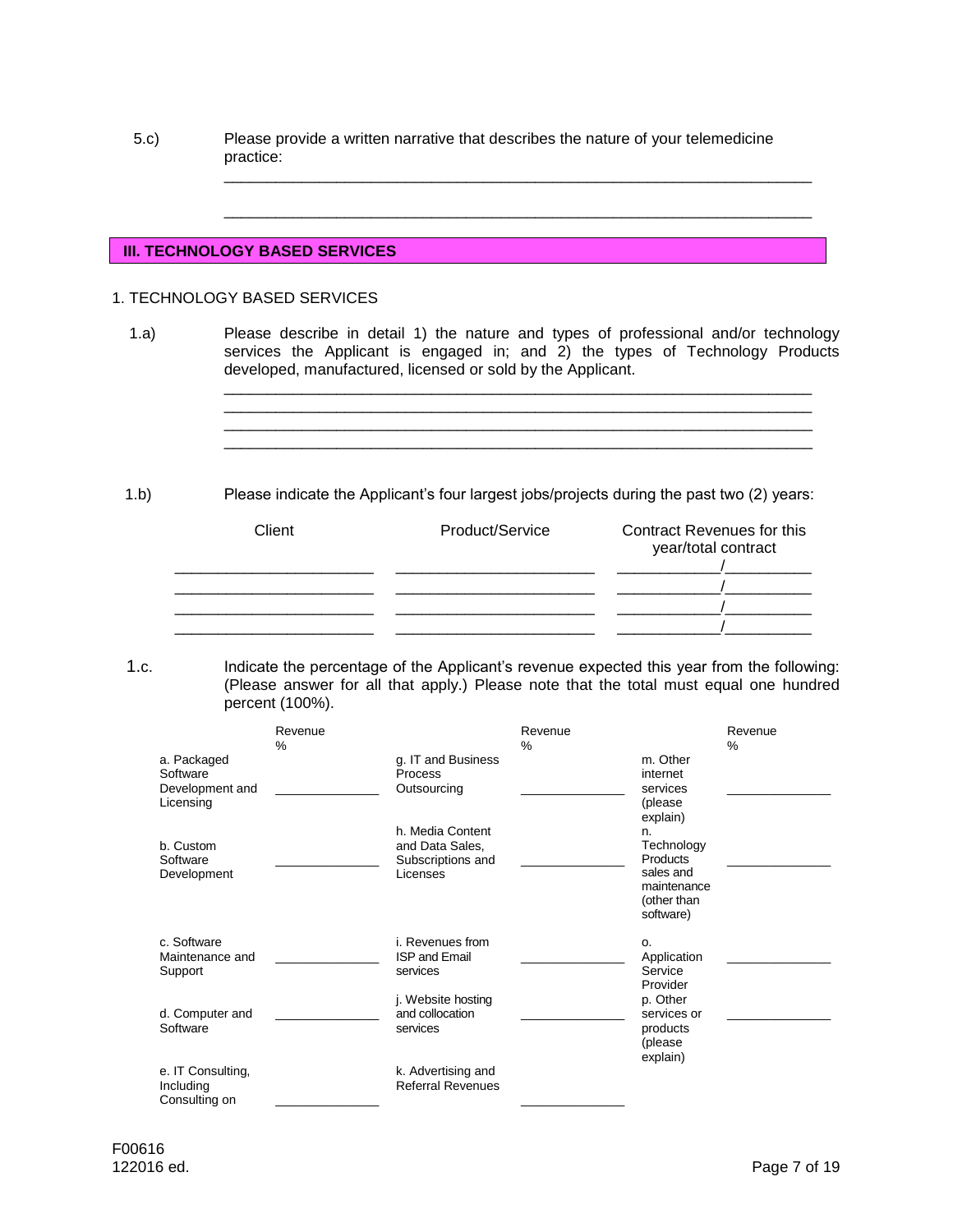| Hardware<br>and/Software<br>System<br>Design/Purchase |                                            |  |
|-------------------------------------------------------|--------------------------------------------|--|
| f. Data and<br>Transaction<br>Processing              | ٠.<br>Telecommunication<br><b>Services</b> |  |

| 1.d) | What is the Applicant firm's average size contract in terms of total contract revenue?                             |                      |
|------|--------------------------------------------------------------------------------------------------------------------|----------------------|
| 1.e  | Does the Applicant have any contracts that represent more than five percent (5%) of<br>the Firm's annual revenues? | $\Box$ Yes $\Box$ No |

### 2. OPERATIONAL CONTROLS

If "Yes," attach details.

| (2.a) | Does the Applicant have written contracts with all clients the Applicant performs work<br>for or provides products to?<br>$\Box$ Yes $\Box$ No<br>If "Yes," what percentage of the time are they used? _______%                                                                                                                                                                                                                                  |  |  |
|-------|--------------------------------------------------------------------------------------------------------------------------------------------------------------------------------------------------------------------------------------------------------------------------------------------------------------------------------------------------------------------------------------------------------------------------------------------------|--|--|
| (2.b) | Do all services contracts with customers fully describe the scope of services to be<br>$\Box$ Yes $\Box$ No<br>provided?                                                                                                                                                                                                                                                                                                                         |  |  |
| 2.c)  | Do all contracts include how any disputes between the Applicant and the customer<br>$\sqcap$ Yes $\sqcap$ No<br>will be handled?                                                                                                                                                                                                                                                                                                                 |  |  |
| 2.d)  | Do all services and products contracts include provisions for the following?<br>2.d.i.<br>$\Box$ Yes $\Box$ No<br>Damages Caps<br>Disclaimer of Implied Warranties<br>$\Box$ Yes $\Box$ No<br>2.d.ii.<br>$\Box$ Yes $\Box$ No<br>2.d.iii.<br>Guarantees<br>$\Box$ Yes $\Box$ No<br>2.d.iv. Full Disclaimer of Consequential Damages<br>If "No," please explain circumstances when a full disclaimer of<br>consequential damages is not provided: |  |  |

\_\_\_\_\_\_\_\_\_\_\_\_\_\_\_\_\_\_\_\_\_\_\_\_\_\_\_\_\_\_\_\_\_\_\_\_\_\_\_\_\_\_\_\_\_\_\_\_\_\_\_\_\_\_\_\_\_\_\_\_\_\_\_\_\_\_\_

### 3. MANAGEMENT OF CONTENT AND PRIVACY EXPOSURES

| 3.a) | Does the Applicant collect, process, or maintain private or personal information as<br>part of its business activities?<br>$\sqcap$ Yes $\sqcap$ No<br>If "Yes:"             |
|------|------------------------------------------------------------------------------------------------------------------------------------------------------------------------------|
|      | Is any of this information regulated by HIPAA, GLB, the Data Protection Act<br>3.a.i.<br>or other laws or legislation protecting private or personal information?            |
|      | $\Box$ Yes $\Box$ No                                                                                                                                                         |
|      | 3.a.ii. Does the Applicant have written procedures in place to comply with laws<br>governing the handling and/or disclosure of such information?<br>$\sqcap$ Yes $\sqcap$ No |
|      | 3.a.iii. Does the Applicant have an appointed privacy officer?<br>$\Box$ Yes $\Box$ No                                                                                       |
|      | 3.a.iv. Does the Applicant have a legally reviewed privacy policy?<br>$\Box$ Yes $\Box$ No                                                                                   |
|      | Does the Applicant share private or personal information gathered from<br>3.a.v.                                                                                             |
|      | customers (by the Applicant or others) with third parties?<br>$\Box$ Yes $\Box$ No                                                                                           |
| 3.b) | Is your practice compliant with the HIPAA privacy rules regarding data security and<br>electronic transmission of protected health information?<br>$\Box$ Yes $\Box$ No      |
|      |                                                                                                                                                                              |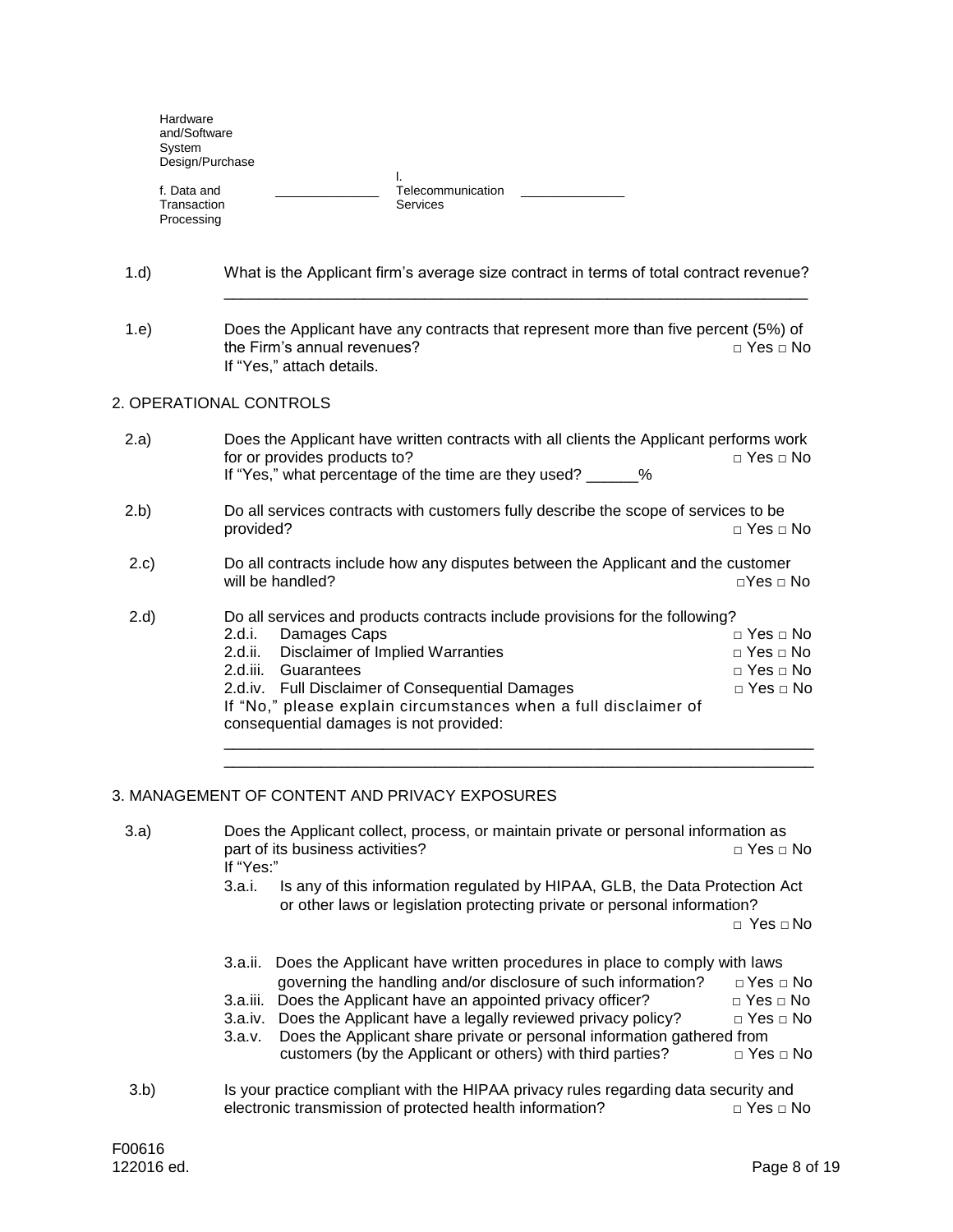#### 4. MEDIA

| 4.a)                                                                                                                                                                                                                                                    | Does the Applicant have a procedure for responding to allegations that content<br>created, displayed or published by the Applicant is libelous, infringing, or in violation |                          |  |
|---------------------------------------------------------------------------------------------------------------------------------------------------------------------------------------------------------------------------------------------------------|-----------------------------------------------------------------------------------------------------------------------------------------------------------------------------|--------------------------|--|
|                                                                                                                                                                                                                                                         | of a third party's privacy rights?                                                                                                                                          | $\Box$ Yes $\Box$ No     |  |
| 4.b)                                                                                                                                                                                                                                                    | Does the Applicant have a qualified attorney review all content prior to posting?                                                                                           | $\sqcap$ Yes $\sqcap$ No |  |
|                                                                                                                                                                                                                                                         | If "Yes," does the review include screening the content for the following:                                                                                                  |                          |  |
|                                                                                                                                                                                                                                                         | Copyright Infringement?<br>4.b.i.                                                                                                                                           | $\Box$ Yes $\Box$ No     |  |
|                                                                                                                                                                                                                                                         | 4.b.ii. Trademark Infringement?                                                                                                                                             | $\Box$ Yes $\Box$ No     |  |
|                                                                                                                                                                                                                                                         | Invasion of Privacy?<br>4.b.iii.                                                                                                                                            | $\sqcap$ Yes $\sqcap$ No |  |
| Has the Applicant ever received a complaint or cease and desist demand alleging<br>4.c)<br>trademark, copyright, invasion of privacy, or defamation with regard to any content<br>published, displayed or distributed by or on behalf of the Applicant? |                                                                                                                                                                             | $\Box$ Yes $\Box$ No     |  |
|                                                                                                                                                                                                                                                         | If "Yes," how did the Applicant respond to such complaints and in what time frame?                                                                                          |                          |  |
| 4.d)                                                                                                                                                                                                                                                    | Is your practice complaint with the HIPAA privacy rules regarding data security an<br>electronic transmission of protected health information?                              | $\Box$ Yes $\Box$ No     |  |

#### **IV. COMPUTER & NETWORK SECURITY**

## 1. COMPUTER SYSTEMS CONTROLS

1.a) Has the Applicant suffered any known intrusions (i.e., unauthorized access) of its Computer Systems in the most recent past twelve (12) months?  $\Box$  Yes  $\Box$  No  $\Box$  N/A If "Yes," how many intrusions occurred? If any damage was caused by any such intrusions, including lost time, lost business income, or costs to repair any damage to systems or to reconstruct data or software, describe the damage that occurred, state value of any lost time, income and the costs of any repair or reconstruction.  $\overline{\phantom{a}}$  ,  $\overline{\phantom{a}}$  ,  $\overline{\phantom{a}}$  ,  $\overline{\phantom{a}}$  ,  $\overline{\phantom{a}}$  ,  $\overline{\phantom{a}}$  ,  $\overline{\phantom{a}}$  ,  $\overline{\phantom{a}}$  ,  $\overline{\phantom{a}}$  ,  $\overline{\phantom{a}}$  ,  $\overline{\phantom{a}}$  ,  $\overline{\phantom{a}}$  ,  $\overline{\phantom{a}}$  ,  $\overline{\phantom{a}}$  ,  $\overline{\phantom{a}}$  ,  $\overline{\phantom{a}}$ 

Describe the response taken by the Applicant to the intrusions.

1.b) Please indicate which of the following written information systems Policies and Procedures the Applicant has published and distributed to employees:

 $\overline{\phantom{a}}$  ,  $\overline{\phantom{a}}$  ,  $\overline{\phantom{a}}$  ,  $\overline{\phantom{a}}$  ,  $\overline{\phantom{a}}$  ,  $\overline{\phantom{a}}$  ,  $\overline{\phantom{a}}$  ,  $\overline{\phantom{a}}$  ,  $\overline{\phantom{a}}$  ,  $\overline{\phantom{a}}$  ,  $\overline{\phantom{a}}$  ,  $\overline{\phantom{a}}$  ,  $\overline{\phantom{a}}$  ,  $\overline{\phantom{a}}$  ,  $\overline{\phantom{a}}$  ,  $\overline{\phantom{a}}$ 

- $-$  Information system access regulations and controls,
- "Acceptable Use" standards,
- The company's right to monitor employee computer use and activity, including reading e-mails and monitoring website activities,
- Acceptable e-mail use,
- Acceptable internet use,
- Password discipline,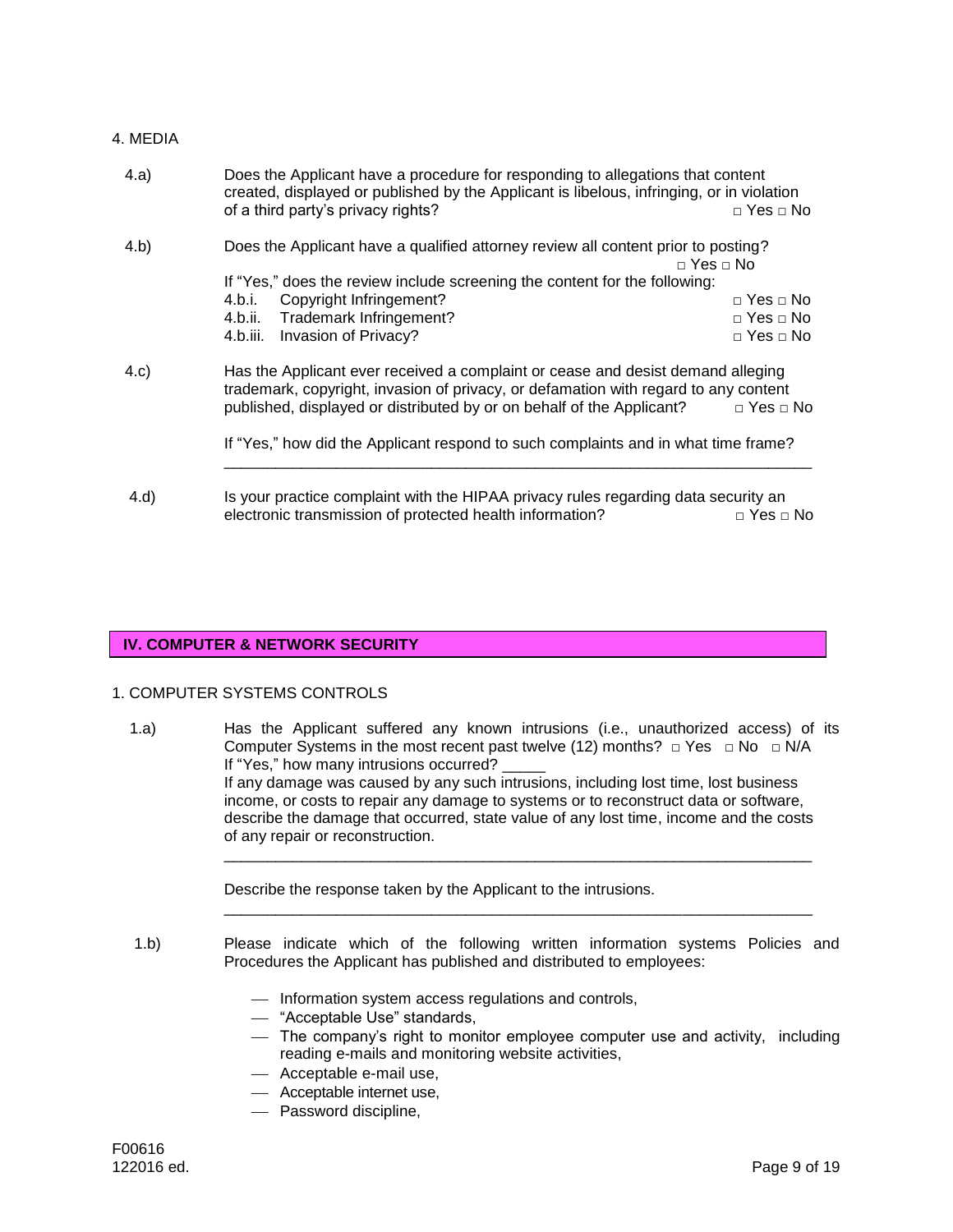- Remote access,
- Incident response, handling, and reporting,
- Standards of communication for proprietary, sensitive, and confidential materials, and responses to threatening, malicious, or unprofessional communications,
- Phishing.
- 1.c) Does the Applicant conduct training for every employee user of the information systems in security issues and procedures for its Computer Systems?  $\Box$  Yes  $\Box$  No If "Yes," indicate how frequent such training is provided:

\_\_\_\_\_\_\_\_\_\_\_\_\_\_\_\_\_\_\_\_\_\_\_\_\_\_\_\_\_\_\_\_\_\_\_\_\_\_\_\_\_\_\_\_\_\_\_\_\_\_\_\_\_\_\_\_\_\_\_\_\_\_\_\_\_\_\_\_

 $\overline{\phantom{a}}$  ,  $\overline{\phantom{a}}$  ,  $\overline{\phantom{a}}$  ,  $\overline{\phantom{a}}$  ,  $\overline{\phantom{a}}$  ,  $\overline{\phantom{a}}$  ,  $\overline{\phantom{a}}$  ,  $\overline{\phantom{a}}$  ,  $\overline{\phantom{a}}$  ,  $\overline{\phantom{a}}$  ,  $\overline{\phantom{a}}$  ,  $\overline{\phantom{a}}$  ,  $\overline{\phantom{a}}$  ,  $\overline{\phantom{a}}$  ,  $\overline{\phantom{a}}$  ,  $\overline{\phantom{a}}$ 

 $\overline{\phantom{a}}$  ,  $\overline{\phantom{a}}$  ,  $\overline{\phantom{a}}$  ,  $\overline{\phantom{a}}$  ,  $\overline{\phantom{a}}$  ,  $\overline{\phantom{a}}$  ,  $\overline{\phantom{a}}$  ,  $\overline{\phantom{a}}$  ,  $\overline{\phantom{a}}$  ,  $\overline{\phantom{a}}$  ,  $\overline{\phantom{a}}$  ,  $\overline{\phantom{a}}$  ,  $\overline{\phantom{a}}$  ,  $\overline{\phantom{a}}$  ,  $\overline{\phantom{a}}$  ,  $\overline{\phantom{a}}$ 

- 1.d) Are the Applicant's internal networks and/or Computer Systems subject to third party audit or monitoring (including ethical hacking for security purposes)?  $\Box$  Yes  $\Box$  No If "Yes," please summarize the scope of such audits and monitoring:
- 1.e) Has the Applicant undergone any business merger or acquisition that resulted in the merger of information systems in the most recent past three (3) years?

□ Yes □ No

If "Yes," describe:

## 2. COMPUTER SYSTEM ACCESS PROTECTION

- 2.a) Does the Applicant provide remote access to its Computer Systems?  $\Box$  Yes  $\Box$  No If "Yes," How many users have remote access? Is remote access restricted to Virtual Private Networks (VPNs)?  $\Box$  Yes  $\Box$  No Do you require multi-factor authentication for remote connections to your computer systems? □ Yes □ No If "No," describe the extent to which other remote access is allowed, such as modem dial-in accounts, Remote Access Servers (RAS), or dedicated Frame Relay (FR) communications.  $\overline{\phantom{a}}$  ,  $\overline{\phantom{a}}$  ,  $\overline{\phantom{a}}$  ,  $\overline{\phantom{a}}$  ,  $\overline{\phantom{a}}$  ,  $\overline{\phantom{a}}$  ,  $\overline{\phantom{a}}$  ,  $\overline{\phantom{a}}$  ,  $\overline{\phantom{a}}$  ,  $\overline{\phantom{a}}$  ,  $\overline{\phantom{a}}$  ,  $\overline{\phantom{a}}$  ,  $\overline{\phantom{a}}$  ,  $\overline{\phantom{a}}$  ,  $\overline{\phantom{a}}$  ,  $\overline{\phantom{a}}$
- 2.b) Please indicate which of the following password disciplines the Applicant enforces via automated system or software settings:
	- Passwords must contain at least eight (8) characters. If not, what is the minimum number of characters?
	- Passwords must contain a mix of letters and one or more numbers and/or special characters  $(*()8\%$ \$#).
	- Passwords must be changed at least every thirty (30) days. If not, how often?\_\_\_\_\_
	- Old passwords may not be re-used.
	- Passwords may not be a word found in a standard dictionary of the English language.
- 2.c) Does the Applicant terminate all associated computer access and user accounts as part of the regular exit process when an employee leaves the company?  $□$  Yes  $□$  No
- 2.d) Does the Applicant regularly compare all associated computer access and user accounts with some comprehensive employee record, such as payroll lists, to identify unauthorized or "extra" user accounts? □ □ Yes □ No If "No," describe any procedures used to assure that user accounts are valid: \_\_\_\_\_\_\_\_\_\_\_\_\_\_\_\_\_\_\_\_\_\_\_\_\_\_\_\_\_\_\_\_\_\_\_\_\_\_\_\_\_\_\_\_\_\_\_\_\_\_\_\_\_\_\_\_\_\_\_\_\_\_\_\_\_\_\_\_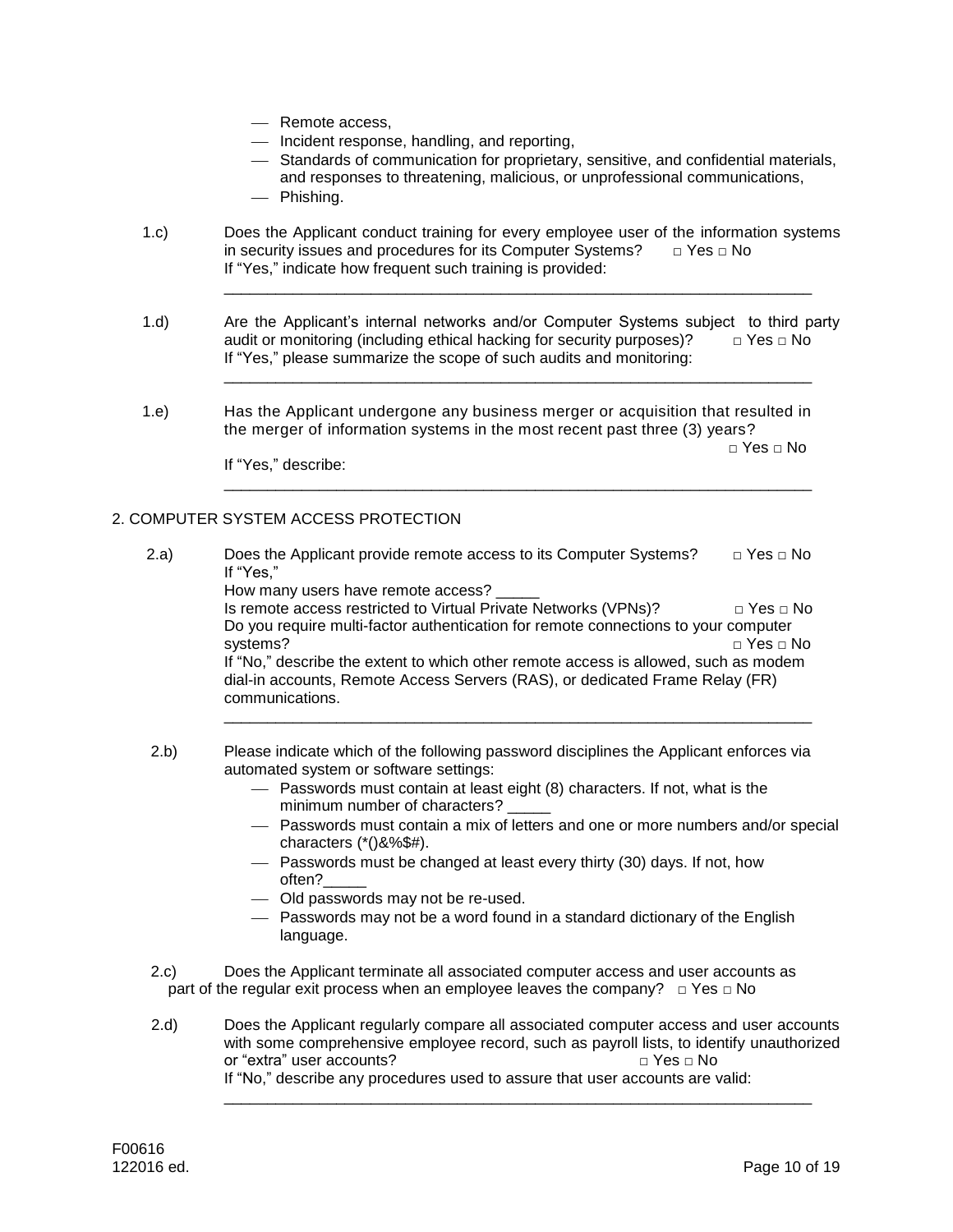- 2.e) Does the Applicant use commercially available firewall protection systems to prevent unauthorized access to internal networks and computer systems?  $\Box$  Yes  $\Box$  No
- 2.f) Does the Applicant use intrusion detection software to detect unauthorized access to internal networks and Computer Systems? □ Yes □ No
- 2.g) Does the Applicant employ Anti-Virus software?  $\Box$  Yes  $\Box$  No If "Yes," is it company policy to up-grade the software as new releases/improvements become? □ Yes □ No If "No," how often does the Applicant upgrade its Anti-Virus software with new releases?

\_\_\_\_\_\_\_\_\_\_\_\_\_\_\_\_\_\_\_\_\_\_\_\_\_\_\_\_\_\_\_\_\_\_\_\_\_\_\_\_\_\_\_\_\_\_\_\_\_\_\_\_\_\_\_\_\_\_\_\_\_\_\_\_\_\_\_\_

\_\_\_\_\_\_\_\_\_\_\_\_\_\_\_\_\_\_\_\_\_\_\_\_\_\_\_\_\_\_\_\_\_\_\_\_\_\_\_\_\_\_\_\_\_\_\_\_\_\_\_\_\_\_\_\_\_\_\_\_\_\_\_\_\_\_\_\_

\_\_\_\_\_\_\_\_\_\_\_\_\_\_\_\_\_\_\_\_\_\_\_\_\_\_\_\_\_\_\_\_\_\_\_\_\_\_\_\_\_\_\_\_\_\_\_\_\_\_\_\_\_\_\_\_\_\_\_\_\_\_\_\_\_\_\_\_

### 3. DATA BACKUP PROCEDURES

- 3.a) Is all valuable/sensitive data backed-up by the Applicant every day?  $\Box$  Yes  $\Box$  No If "No," please describe exceptions:
- 3.b) Is at least one complete back up file generation stored and secured off-site from the Applicant's main operations in a restricted area?  $\Box$  Yes  $\Box$  No If "No," describe the procedure used by the Applicant, if any, to store or secure copies of valuable/sensitive data off site.

## 4. DATA ENCYRPTION PROCEDURES

- 4.a) Does the Applicant have and enforce policies concerning when internal and external communication should be encrypted?  $□$   $\Box$  Yes  $□$  No If "Yes," describe the types of 1) internal and 2) external communications which are encrypted.
- \_\_\_\_\_\_\_\_\_\_\_\_\_\_\_\_\_\_\_\_\_\_\_\_\_\_\_\_\_\_\_\_\_\_\_\_\_\_\_\_\_\_\_\_\_\_\_\_\_\_\_\_\_\_\_\_\_\_\_\_\_\_\_\_\_\_\_\_ 4.b) Does the applicant have and enforce policies concerning encryption for data at rest? □ Yes □ No
- 4.c) Does the applicant have and enforce policies concerning encryption for mobile devices and media (backup tapes)?  $\Box$   $\Box$  Yes  $\Box$  No

### 5. LEGAL PROCEEDINGS

- 5.a) Has the Applicant or any director, officer, partner or principle been involved in any of the following:
- 5.b) Criminal action or administrative proceeding charging violation of a federal, state or foreign or regulation? □ Yes □ No
- 5.c) Been a party to any lawsuit or other legal proceeding within the past five (5) years? □ Yes □ No
- 5.d) Been subject to disciplinary action as a result of professional activities?  $\Box$  Yes  $\Box$  No

If '"Yes," please provide (on Attachment 'A') a description which includes the venue of the action, the parties, the amount at dispute, the nature of the claim(s), the status of the action(s) and how the action(s) was resolved as to the Applicant, including all costs incurred; including defense expenses.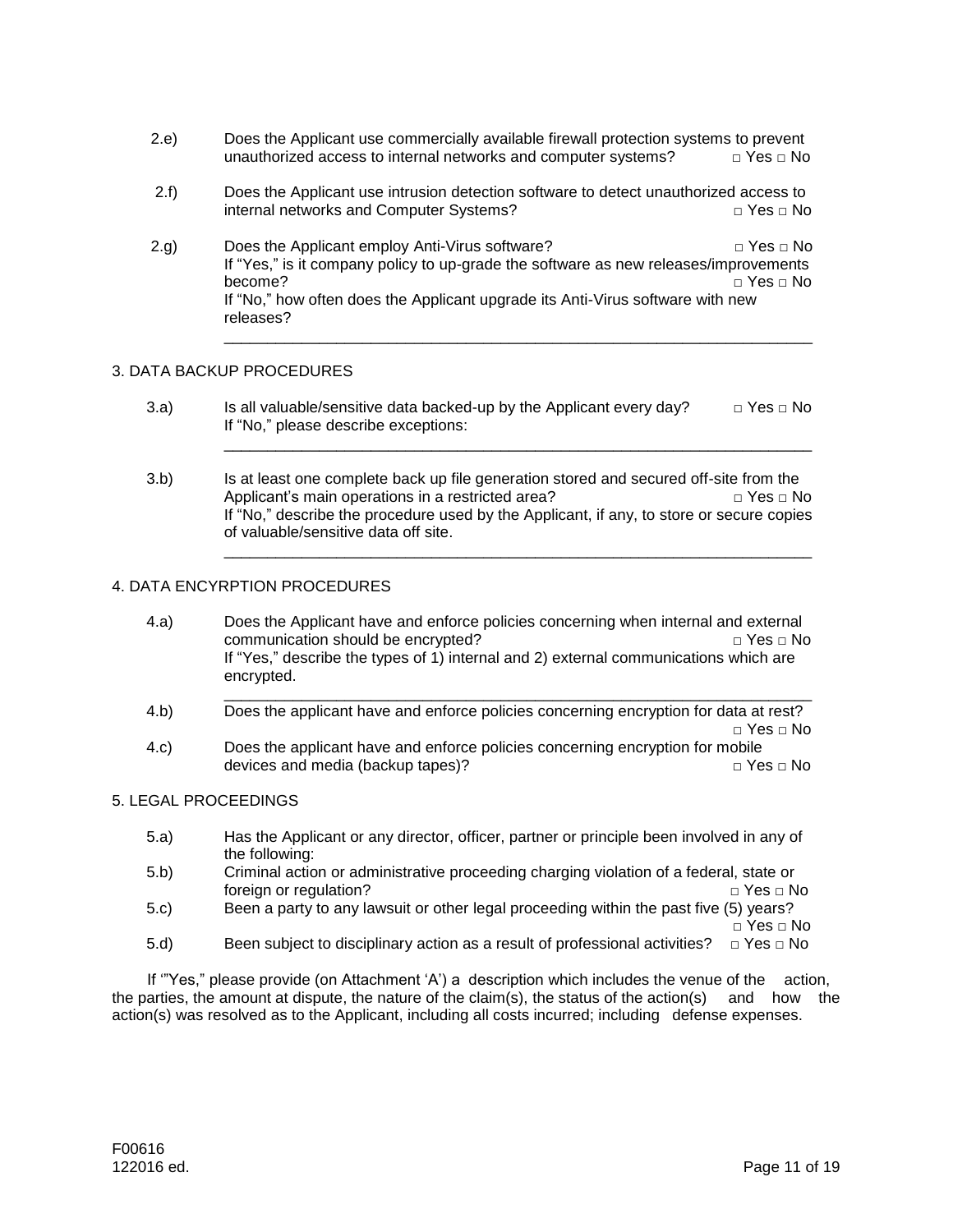# **V. PCI COMPLIANCE**

## 1. PCI COMPLIANCE

Please complete the following if you accept payment cards:

| 1.a)            | How many transactions do you process each year:<br>$\Box$ more than 6 million<br>$\Box$ 1 million to 6 million<br>$\Box$ 20,000 to 1 million<br>$\Box$ less than 20,000                                                                                                                                                                                                  |  |  |  |
|-----------------|--------------------------------------------------------------------------------------------------------------------------------------------------------------------------------------------------------------------------------------------------------------------------------------------------------------------------------------------------------------------------|--|--|--|
| 1.b)            | What percent of card transactions are: Card Not Present ____% Card Present___%                                                                                                                                                                                                                                                                                           |  |  |  |
| 1.c)            | Are you required to submit a Report on Compliance<br>$\Box$ ROC<br>(ROC) or a Self-Assessment Questionnaire (SAQ) to<br>$\Box$ SAQ - Type A<br>document compliance with the PCI Data Security Standards?<br>□ SAQ - Type A-EP<br>$\Box$ SAQ - Type B<br>□ SAQ - Type B-IP<br>$\Box$ SAQ - Type C<br>□ SAQ - Type C-TV<br>$\Box$ SAQ - Type D<br>$\Box$ None of the above |  |  |  |
| 1.d)            | When was your last ROC or SAQ report submitted? _<br>the contract of the contract of the contract of the contract of                                                                                                                                                                                                                                                     |  |  |  |
| 1.e)            | Are you currently compliant with the PCI Data Security Standards version 3.0?<br>$\Box$ Yes $\Box$ No<br>If "No," when do you anticipate being compliant with PCI version 3.0?                                                                                                                                                                                           |  |  |  |
| 1.f)            | Is a $3rd$ party payment processing application being used?<br>$\Box$ Yes $\Box$ No<br>Has the application undergone PA-DSS validation?<br>$\Box$ Yes $\Box$ No<br>If "No," please list the name and version of software application(s) here:                                                                                                                            |  |  |  |
| 1.g)            | Is cardholder data (PAN, CVV) stored or otherwise retained for any<br>purpose after a transaction?<br>$\Box$ Yes $\Box$ No<br>If so, for how long is card data stored in your system after a transaction?<br>Do you store consumer card data in your systems for future transactions? $\Box$ Yes $\Box$ No                                                               |  |  |  |
| 1.h)            | Do you employ any of the following: tokenization or end-to-end<br>□ Tokenization<br>encryption including encryption of databases) to protect payment □ End to end encryption<br>card data?                                                                                                                                                                               |  |  |  |
| 1.1)<br>$1$ .j) | Are employees, administrators, or vendors, with remote access to payment systems or<br>applications authenticated using a 2-factor authentication mechanism? $\Box$ Yes $\Box$ No<br>When did you last check your POS system for malware?                                                                                                                                |  |  |  |
|                 | How often do you check your POS systems for malware?                                                                                                                                                                                                                                                                                                                     |  |  |  |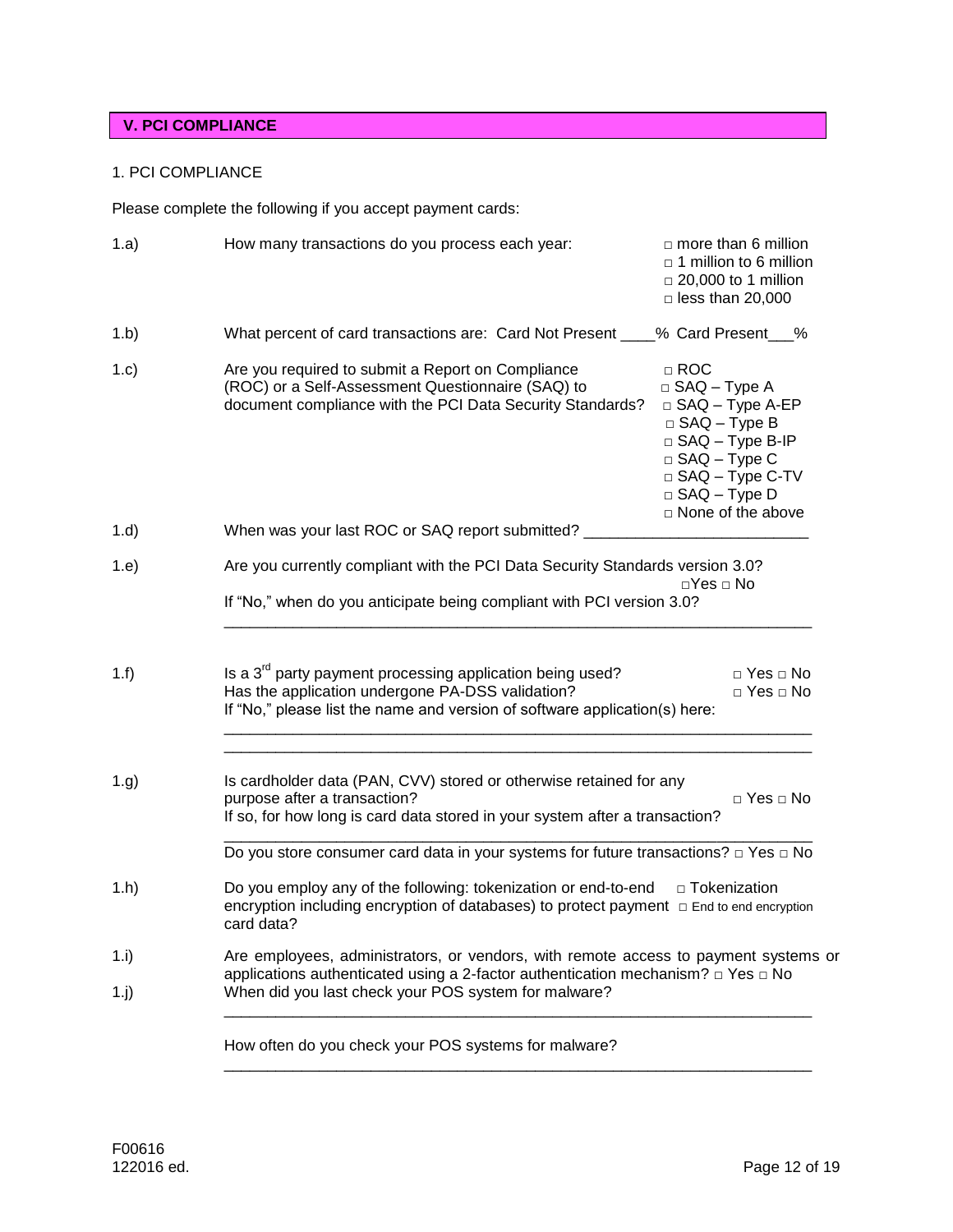Have you discovered any malware on your POS system in the last 12 months?

 $\overline{\phantom{a}}$  ,  $\overline{\phantom{a}}$  ,  $\overline{\phantom{a}}$  ,  $\overline{\phantom{a}}$  ,  $\overline{\phantom{a}}$  ,  $\overline{\phantom{a}}$  ,  $\overline{\phantom{a}}$  ,  $\overline{\phantom{a}}$  ,  $\overline{\phantom{a}}$  ,  $\overline{\phantom{a}}$  ,  $\overline{\phantom{a}}$  ,  $\overline{\phantom{a}}$  ,  $\overline{\phantom{a}}$  ,  $\overline{\phantom{a}}$  ,  $\overline{\phantom{a}}$  ,  $\overline{\phantom{a}}$ 

\_\_\_\_\_\_\_\_\_\_\_\_\_\_\_\_\_\_\_\_\_\_\_\_\_\_\_\_\_\_\_\_\_\_\_\_\_\_\_\_\_\_\_\_\_\_\_\_\_\_\_\_\_\_\_\_\_\_\_\_\_\_\_\_\_\_\_\_

\_\_\_\_\_\_\_\_\_\_\_\_\_\_\_\_\_\_\_\_\_\_\_\_\_\_\_\_\_\_\_\_\_\_\_\_\_\_\_\_\_\_\_\_\_\_\_\_\_\_\_\_\_\_\_\_\_\_\_\_\_\_\_\_\_\_\_\_

 $\overline{\phantom{a}}$  ,  $\overline{\phantom{a}}$  ,  $\overline{\phantom{a}}$  ,  $\overline{\phantom{a}}$  ,  $\overline{\phantom{a}}$  ,  $\overline{\phantom{a}}$  ,  $\overline{\phantom{a}}$  ,  $\overline{\phantom{a}}$  ,  $\overline{\phantom{a}}$  ,  $\overline{\phantom{a}}$  ,  $\overline{\phantom{a}}$  ,  $\overline{\phantom{a}}$  ,  $\overline{\phantom{a}}$  ,  $\overline{\phantom{a}}$  ,  $\overline{\phantom{a}}$  ,  $\overline{\phantom{a}}$ 

- 1.k) Please describe your procedures in place to prevent physical tampering of POS terminals:
- \_\_\_\_\_\_\_\_\_\_\_\_\_\_\_\_\_\_\_\_\_\_\_\_\_\_\_\_\_\_\_\_\_\_\_\_\_\_\_\_\_\_\_\_\_\_\_\_\_\_\_\_\_\_\_\_\_\_\_\_\_\_\_\_\_\_\_\_ 1.l) Please provide a general description of the areas where you are out of compliance?  $\overline{\phantom{a}}$  ,  $\overline{\phantom{a}}$  ,  $\overline{\phantom{a}}$  ,  $\overline{\phantom{a}}$  ,  $\overline{\phantom{a}}$  ,  $\overline{\phantom{a}}$  ,  $\overline{\phantom{a}}$  ,  $\overline{\phantom{a}}$  ,  $\overline{\phantom{a}}$  ,  $\overline{\phantom{a}}$  ,  $\overline{\phantom{a}}$  ,  $\overline{\phantom{a}}$  ,  $\overline{\phantom{a}}$  ,  $\overline{\phantom{a}}$  ,  $\overline{\phantom{a}}$  ,  $\overline{\phantom{a}}$ 1.m) Please describe your remediation efforts to attain compliance with the issues noted above:
- 1.n) Please describe any compensating controls that you have implemented:
- 1.o) By what date do you plan to attain compliance?

## **VI. CLAIMS INFORMATION**

### 1. CLAIMS INFORMATION

| 1.a) | Has any claim or suit ever been made against you or your organization or any<br>employees/staff working on your behalf which it would be subject of this proposed<br>insurance?<br>$\Box$ Yes $\Box$ No<br>If "Yes," how many? ______ Complete a copy of our Supplemental Claim form for each.                                                                                            |                                                                      |  |  |
|------|-------------------------------------------------------------------------------------------------------------------------------------------------------------------------------------------------------------------------------------------------------------------------------------------------------------------------------------------------------------------------------------------|----------------------------------------------------------------------|--|--|
| 1.b) | Are you or any proposed insured for this insurance aware of any claim or suit, or any<br>act, error, omission, fact, circumstance, or records request from any attorney which<br>it would be subject of this proposed insurance?                                                                                                                                                          |                                                                      |  |  |
|      | If "Yes," has each of these been reported to the current or any prior insurer?                                                                                                                                                                                                                                                                                                            | $\Box$ Yes $\Box$ No<br>$\Box$ Yes $\Box$ No                         |  |  |
|      | How many? ______Complete a copy of our Supplemental Claim form for each.                                                                                                                                                                                                                                                                                                                  |                                                                      |  |  |
| 1.c) | Has the applicant or any staff:<br>1.c.i. ever been the subject of disciplinary/investigative proceedings or reprimand<br>by a governmental/administrative agency, hospital or professional<br>association?                                                                                                                                                                               | □ Yes □No                                                            |  |  |
|      | 1.c.ii. ever been convicted for an act committed in violation of any law or ordinance                                                                                                                                                                                                                                                                                                     |                                                                      |  |  |
|      | other than traffic offenses?<br>1.c.iii. ever been treated for alcoholism or drug addiction?<br>1.c.iv. ever had any state professional license or license to prescribe or dispense<br>narcotics refused, suspended, revoked, renewal refuses or accepted only on<br>special terms or ever voluntarily surrendered same?<br>If "Yes," please provide an explanation on any/all incidents. | $\Box$ Yes $\Box$ No<br>$\Box$ Yes $\Box$ No<br>$\Box$ Yes $\Box$ No |  |  |
| 1.d) | Have any Loss payments (as defined under the proposed insurance) been made on<br>behalf of any proposed Applicant under the provisions of any prior or current errors or<br>omissions, professional liability, media or network security policy or similar insurance?                                                                                                                     | $\Box$ Yes $\Box$ No                                                 |  |  |
|      | If "Yes," complete a copy of our Supplemental Claim form for each Loss.                                                                                                                                                                                                                                                                                                                   |                                                                      |  |  |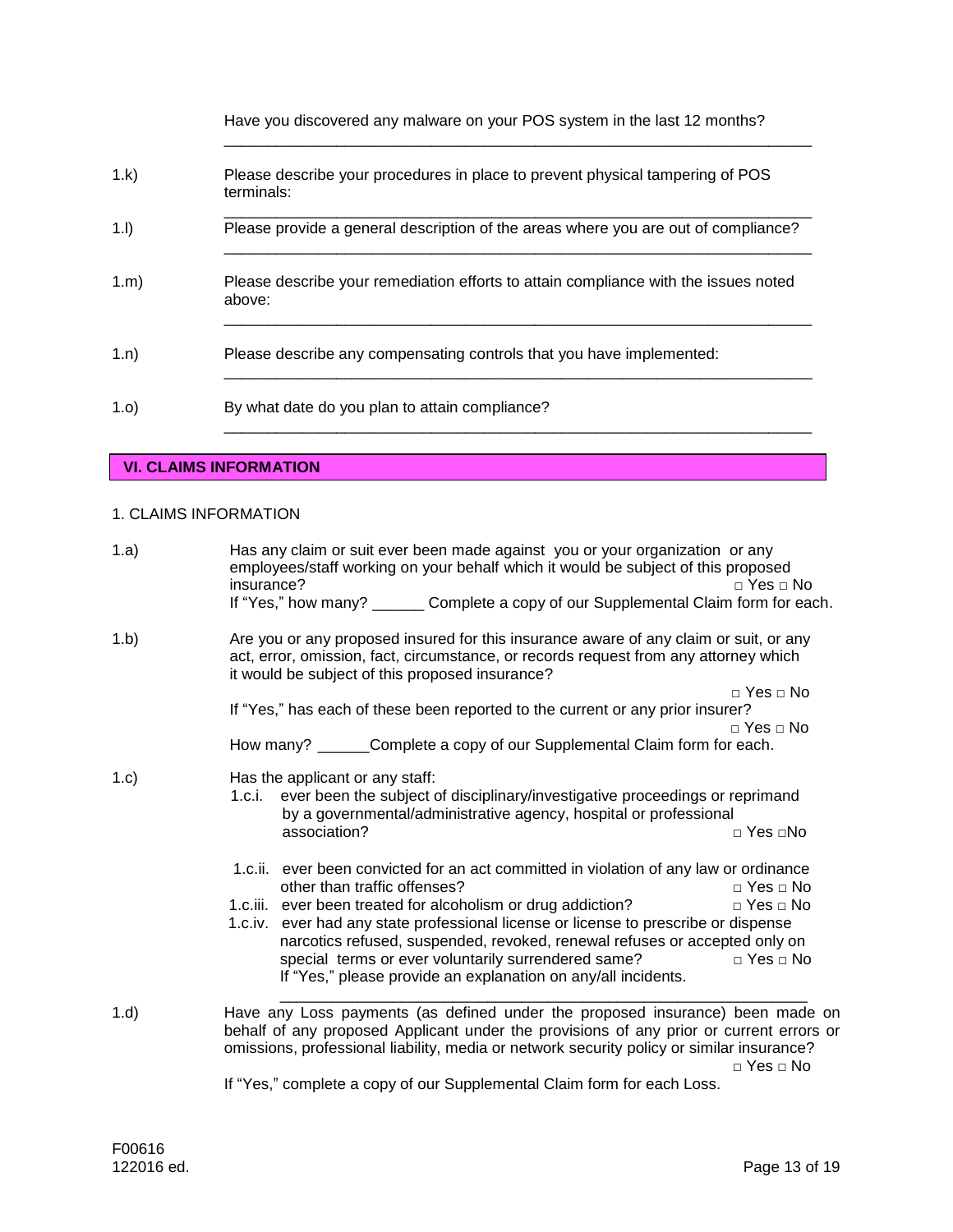THE UNDERSIGNED IS AUTHORIZED BY THE APPLICANT AND DECLARES THAT THE STATEMENTS SET FORTH HEREIN AND ALL WRITTEN STATEMENTS AND MATERIALS FURINSHED TO THE INSURER IN CONJUNCTION WITH THIS APPLICATION ARE TRUE. SIGNING OF THIS APPLICATION DOES NOT BIND THE APPLICANT OR THE INSURER TO COMPLETE THE INSURANCE, BUT IT IS AGREED THAT THE STATEMENTS CONTAINED IN THIS APPLICATION, ANY SUPPLEMENTAL ATTACHMENTS, AND THE MATERIALS SUBMITTED HEREWITH ARE THE BASIS OF THE CONTRACT SHOULD A POLICY BE ISSUED AND HAVE BEEN RELIED UPON BY THE INSURER IN ISSUING ANY POLICY.

THIS APPLICATION AND MATERIALS SUBMITTED WITH IT SHALL BE RETAINED ON FILE WITH THE INSURER AND SHALL BE DEEMED ATTACHED TO AND BECOME PART OF THE POLICY IF ISSUED. THE INSURER IS AUTHORIZED TO MAKE ANY INVESTIGATION AND INQUIRY IN CONNECTION WITH THIS APPLICATION AS IT DEEMS NECESSARY.

THE APPLICANT AGREES THAT IF THE INFORMATION SUPPLIED ON THIS APPLICATION CHANGES BETWEEN THE DATE OF THIS APPLICATION AND THE EFFECTIVE DATE OF THE INSURANCE, THE APPLICANT WILL, IN ORDER FOR THE INFORMATION TO BE ACCURATE ON THE EFFECTIVE DATE OF THE INSURANCE, IMMEDIATELY NOTIFY THE INSURER OF SUCH CHANGES, AND THE INSURER MAY WITHDRAW OR MODIFY ANY OUTSTANDING QUOTATIONS OR AUTHORIZATIONS OR AGREEMENTS TO BIND THE INSURANCE

I HAVE READ THE FOREGOING APPLICATION OF INSURANCE AND REPRESENT THAT THE RESPONSES PROVIDED ON BEHALF OF THE APPLICANT ARE TRUE AND CORRECT.

## **FRAUD WARNING DISCLOSURE**

**ANY PERSON WHO, WITH INTENT TO DEFRAUD OR KNOWING THAT (S)HE IS FACILITATING A FRAUD AGAINST THE INSURER, SUBMITS AN APPLICATION OR FILES A CLAIM CONTAINING A FALSE OR DECEPTIVE STATEMENT MAY BE GUILTY OF INSURANCE FRAUD.**

**NOTICE TO ALABAMA, ARKANSAS, LOUISIANA, NEW MEXICO AND RHODE ISLAND APPLICANTS:** ANY PERSON WHO KNOWINGLY PRESENTS A FALSE OR FRAUDULENT CLAIM FOR PAYMENT OF A LOSS OR BENEFIT OR KNOWINGLY PRESENTS FALSE INFORMATION IN AN APPLICATION FOR INSURANCE IS GUILTY OF A CRIME AND MAY BE SUBJECT TO FINES AND CONFINEMENT IN PRISON.

**NOTICE TO COLORADO APPLICANTS:** IT IS UNLAWFUL TO KNOWINGLY PROVIDE FALSE, INCOMPLETE, OR MISLEADING FACTS OR INFORMATION TO AN INSURANCE COMPANY FOR THE PURPOSE OF DEFRAUDING OR ATTEMPTING TO DEFRAUD THE COMPANY. PENALTIES MAY INCLUDE IMPRISONMENT, FINES, DENIAL OF INSURANCE, AND CIVIL DAMAGES. ANY INSURANCE COMPANY OR AGENT OF AN INSURANCE COMPANY WHO KNOWINGLY PROVIDES FALSE, INCOMPLETE, OR MISLEADING FACTS OR INFORMATION TO A POLICYHOLDER OR CLAIMANT FOR THE PURPOSE OF DEFRAUDING OR ATTEMPTING TO DEFRAUD THE POLICYHOLDER OR CLAIMANT WITH REGARD TO A SETTLEMENT OR AWARD PAYABLE FROM INSURANCE PROCEEDS SHALL BE REPORTED TO THE COLORADO DIVISION OF INSURANCE WITHIN THE DEPARTMENT OF REGULATORY AGENCIES.

**NOTICE TO DISTRICT OF COLUMBIA APPLICANTS:** WARNING: IT IS A CRIME TO PROVIDE FALSE OR MISLEADING INFORMATION TO AN INSURER FOR THE PURPOSE OF DEFRAUDING THE INSURER OR ANY OTHER PERSON. PENALTIES INCLUDE IMPRISONMENT AND/OR FINES. IN ADDITION, AN INSURER MAY DENY INSURANCE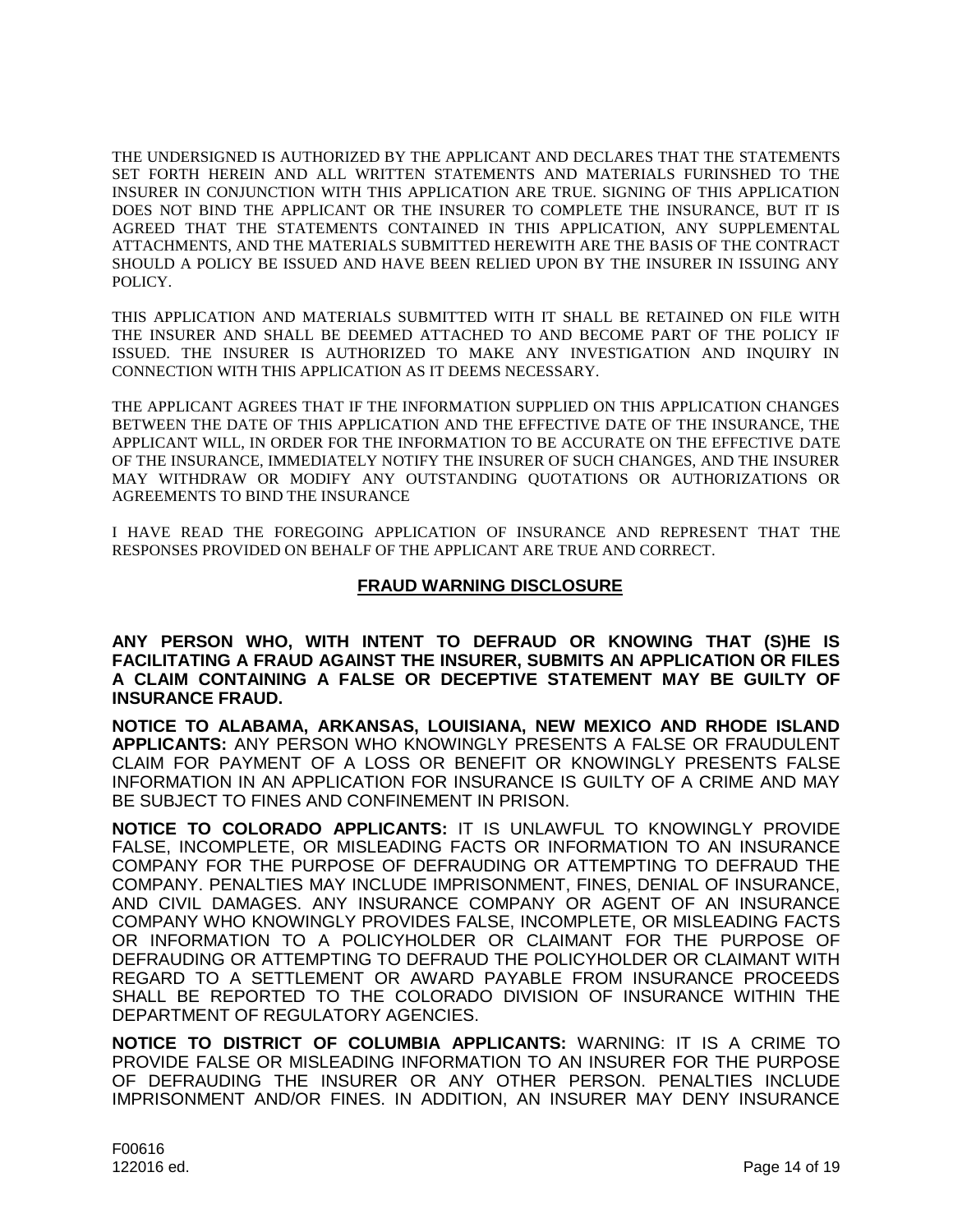BENEFITS IF FALSE INFORMATION MATERIALLY RELATED TO A CLAIM WAS PROVIDED BY THE APPLICANT.

**NOTICE TO FLORIDA APPLICANTS:** ANY PERSON WHO KNOWINGLY AND WITH INTENT TO INJURE, DEFRAUD, OR DECEIVE ANY INSURER FILES A STATEMENT OF CLAIM OR AN APPLICATION CONTAINING ANY FALSE, INCOMPLETE OR MISLEADING INFORMATION IS GUILTY OF A FELONY OF THE THIRD DEGREE.

**NOTICE TO KANSAS APPLICANTS:** ANY PERSON WHO, KNOWINGLY AND WITH INTENT TO DEFRAUD, PRESENTS, CAUSES TO BE PRESENTED OR PREPARES WITH KNOWLEDGE OR BELIEF THAT IT WILL BE PRESENTED TO OR BY AN INSURER, PURPORTED INSURER, BROKER OR AGENT THEREOF, ANY WRITTEN STATEMENT AS PART OF, OR IN SUPPORT OF, AN APPLICATION FOR THE ISSUANCE OF, OR THE RATING OF AN INSURANCE POLICY FOR PERSONAL OR COMMERCIAL INSURANCE, OR A CLAIM FOR PAYMENT OR OTHER BENEFIT PURSUANT TO AN INSURANCE POLICY FOR COMMERCIAL OR PERSONAL INSURANCE WHICH SUCH PERSON KNOWS TO CONTAIN MATERIALLY FALSE INFORMATION CONCERNING ANY FACT MATERIAL THERETO; OR CONCEALS, FOR THE PURPOSE OF MISLEADING, INFORMATION CONCERNING ANY FACT MATERIAL THERETO COMMITS A FRAUDULENT INSURANCE ACT.

**NOTICE TO MAINE, TENNESSEE, VIRGINIA AND WASHINGTON APPLICANTS**: IT IS A CRIME TO KNOWINGLY PROVIDE FALSE, INCOMPLETE OR MISLEADING INFORMATION TO AN INSURANCE COMPANY FOR THE PURPOSE OF DEFRAUDING THE COMPANY. PENALTIES MAY INCLUDE IMPRISONMENT, FINES OR A DENIAL OF INSURANCE BENEFITS.

**NOTICE TO MARYLAND APPLICANTS:** ANY PERSON WHO KNOWINGLY OR WILLFULLY PRESENTS A FALSE OR FRAUDULENT CLAIM FOR PAYMENT OF A LOSS OR BENEFIT OR KNOWINGLY OR WILLFULLY PRESENTS FALSE INFORMATION IN AN APPLICATION FOR INSURANCE IS GUILTY OF A CRIME AND MAY BE SUBJECT TO FINES AND CONFINEMENT IN PRISON.

**NOTICE TO OKLAHOMA APPLICANTS:** WARNING**:** ANY PERSON WHO KNOWINGLY, AND WITH INTENT TO INJURE, DEFRAUD OR DECEIVE ANY INSURER, MAKES ANY CLAIM FOR THE PROCEEDS OF AN INSURANCE POLICY CONTAINING ANY FALSE, INCOMPLETE OR MISLEADING INFORMATION IS GUILTY OF A FELONY.

**NOTICE TO KENTUCKY, NEW JERSEY, NEW YORK, OHIO AND PENNSYLVANIA APPLICANTS:** ANY PERSON WHO KNOWINGLY AND WITH INTENT TO DEFRAUD ANY INSURANCE COMPANY OR OTHER PERSON FILES AN APPLICATION FOR INSURANCE OR STATEMENT OF CLAIMS CONTAINING ANY MATERIALLY FALSE INFORMATION OR CONCEALS FOR THE PURPOSE OF MISLEADING, INFORMATION CONCERNING ANY FACT MATERIAL THERETO COMMITS A FRAUDULENT INSURANCE ACT, WHICH IS A CRIME, AND SUBJECTS SUCH PERSON TO CRIMINAL AND CIVIL PENALTIES. (IN NEW YORK, THE CIVIL PENALTY IS NOT TO EXCEED FIVE THOUSAND DOLLARS (\$5,000) AND THE STATED VALUE OF THE CLAIM FOR EACH SUCH VIOLATION.)

Signed:

Date: \_\_\_\_\_\_\_\_\_\_\_\_\_\_\_\_\_\_\_\_\_\_\_\_\_\_\_\_\_\_\_\_\_\_\_\_\_\_\_\_\_\_\_\_\_\_\_\_\_\_\_\_

F00616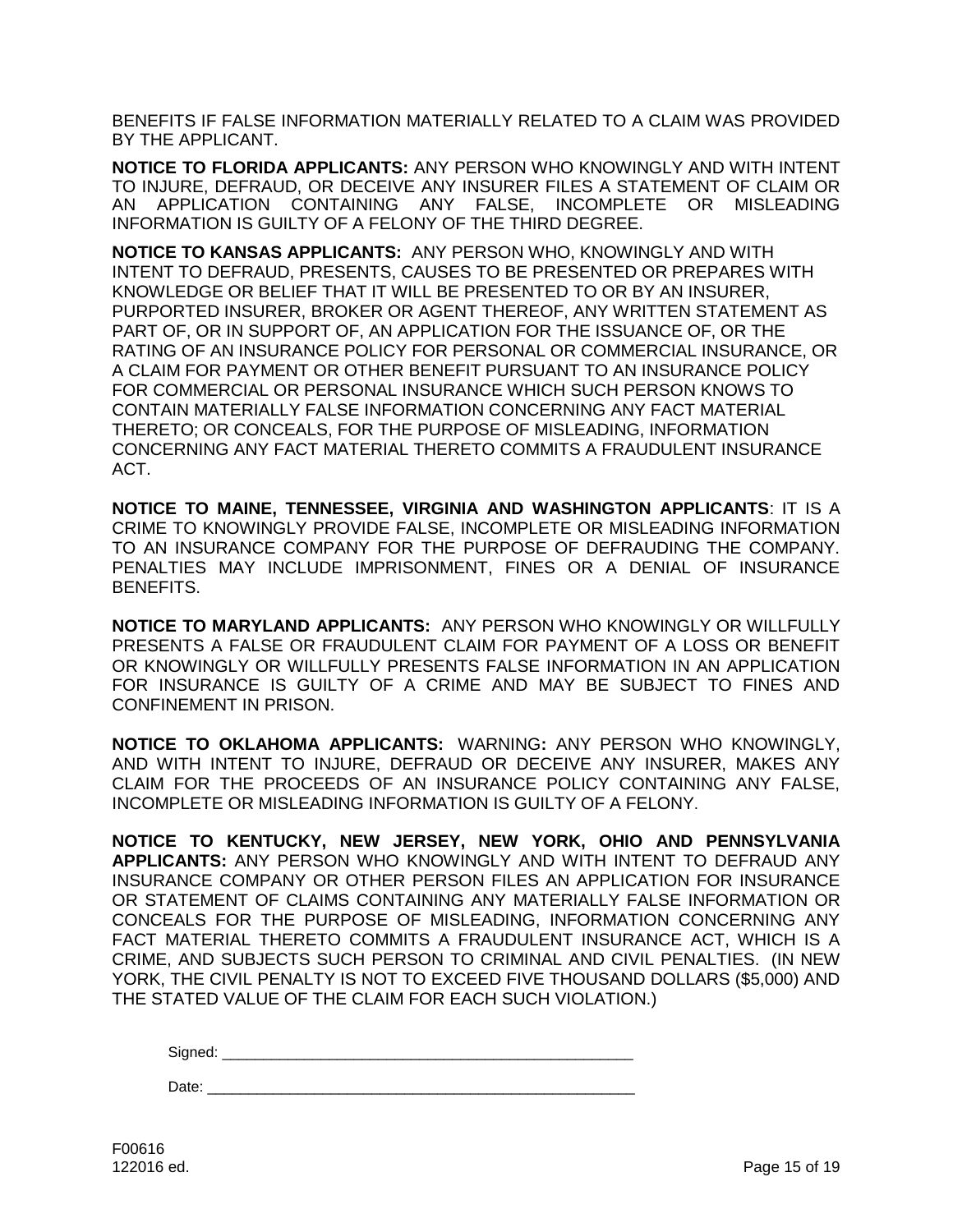| Print Name: |  |  |  |
|-------------|--|--|--|
|             |  |  |  |
| Title:      |  |  |  |

(Owner, Partner, Authorized Officer)

If this Application is completed in Florida, please provide the Insurance Agent's name and license number. If this Application is completed in Iowa or New Hampshire, please provide the Insurance Agent's name and signature only.

Agent's Printed Name:

Florida Agent's License Number: \_\_\_\_\_\_\_\_\_\_\_\_\_\_\_\_\_\_\_\_\_\_\_\_\_\_\_\_\_\_

Agent's Signature: \_\_\_\_\_\_\_\_\_\_\_\_\_\_\_\_\_\_\_\_\_\_\_\_\_\_\_\_\_\_\_\_\_\_\_\_\_\_\_\_\_

## **APPLICATION SUPPLEMENTAL CLAIM INFORMATION**

APPLICANT'S INSTRUCTIONS: 1. Answer all questions. If the answer requires detail, please attach a separate sheet. 2. Supplement must be signed and dated by owner, partner or officer. 3. PLEASE READ CAREFULLY THE STATEMENTS AT THE END OF THIS SUPPLEMENT. (PLEASE TYPE OR PRINT IN INK)

NOTE: This form is to be completed by Applicant who has been involved in any claim or suit or is aware of an incident which may give rise to a claim. COMPLETE ONE FORM FOR EACH CLAIM/SUIT, INCIDENT OR LOSS.

| 1. |                                                                                   |                                    |  |
|----|-----------------------------------------------------------------------------------|------------------------------------|--|
| 2. |                                                                                   |                                    |  |
| 3. | Name of Individual(s) at your firm/Company involved in Claim: ___________________ |                                    |  |
| 4. |                                                                                   |                                    |  |
|    |                                                                                   |                                    |  |
| 5. |                                                                                   | Date claim made against applicant: |  |
| 6. |                                                                                   |                                    |  |

7. Current Disposition of claim:

[ ] DISMISSED (Action dropped without any payment to claimant or Statute of Limitations has expired)

[ ] ABANDONED (no activity from claimant for over 3 years)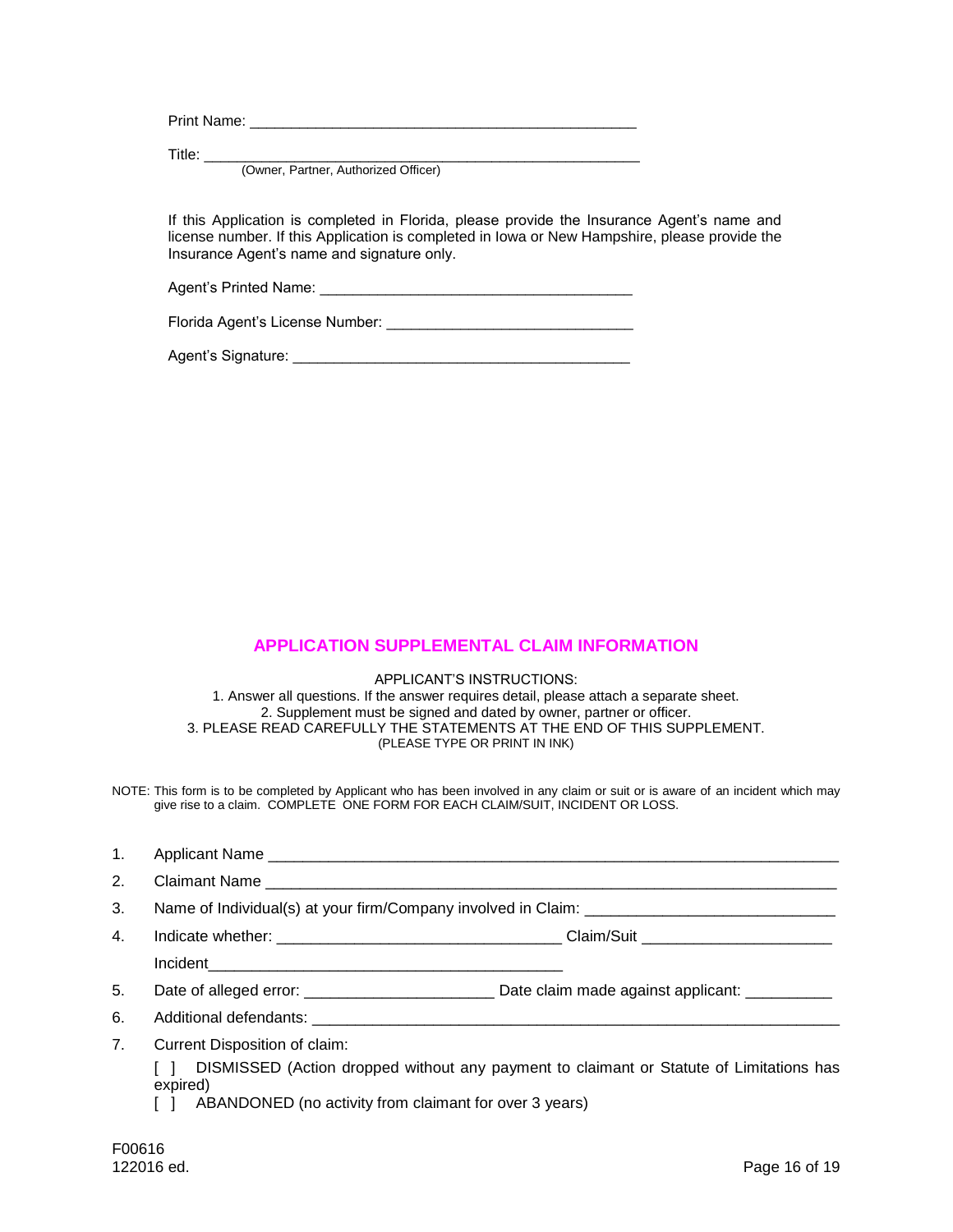|     |                                                                                                                                  | WON by defense<br>Indicate whether: [ ] Court judgment, or [ ] Out of court settlement                                        |  |  |  |
|-----|----------------------------------------------------------------------------------------------------------------------------------|-------------------------------------------------------------------------------------------------------------------------------|--|--|--|
|     | $\Box$                                                                                                                           | OPEN Claimant's settlement demand \$<br>Defendant's offer for settlement? \$                                                  |  |  |  |
|     |                                                                                                                                  | Insurer's loss reserve \$                                                                                                     |  |  |  |
| 8.  |                                                                                                                                  |                                                                                                                               |  |  |  |
| 9.  | Description of claim: (Provide enough information to allow evaluation, and use reverse side if<br>additional space is required.) |                                                                                                                               |  |  |  |
|     | a.                                                                                                                               | Alleged act, error or omission upon which Claimant bases claim: _______________________                                       |  |  |  |
|     | b.                                                                                                                               |                                                                                                                               |  |  |  |
|     | C.                                                                                                                               | Description of the type and extent of injury or damage allegedly sustained: ____________                                      |  |  |  |
|     | d.                                                                                                                               | If a medical claim provide type of injury claimed:                                                                            |  |  |  |
|     |                                                                                                                                  | [ ] Emotional Only [ ] Temporary Disability [ ] Death [ ] Cosmetic<br>[ ] Permanent Disability [ ] Other (describe) _________ |  |  |  |
| 10. |                                                                                                                                  | Explain what action has been taken by you to prevent recurrence of the same type of claim.                                    |  |  |  |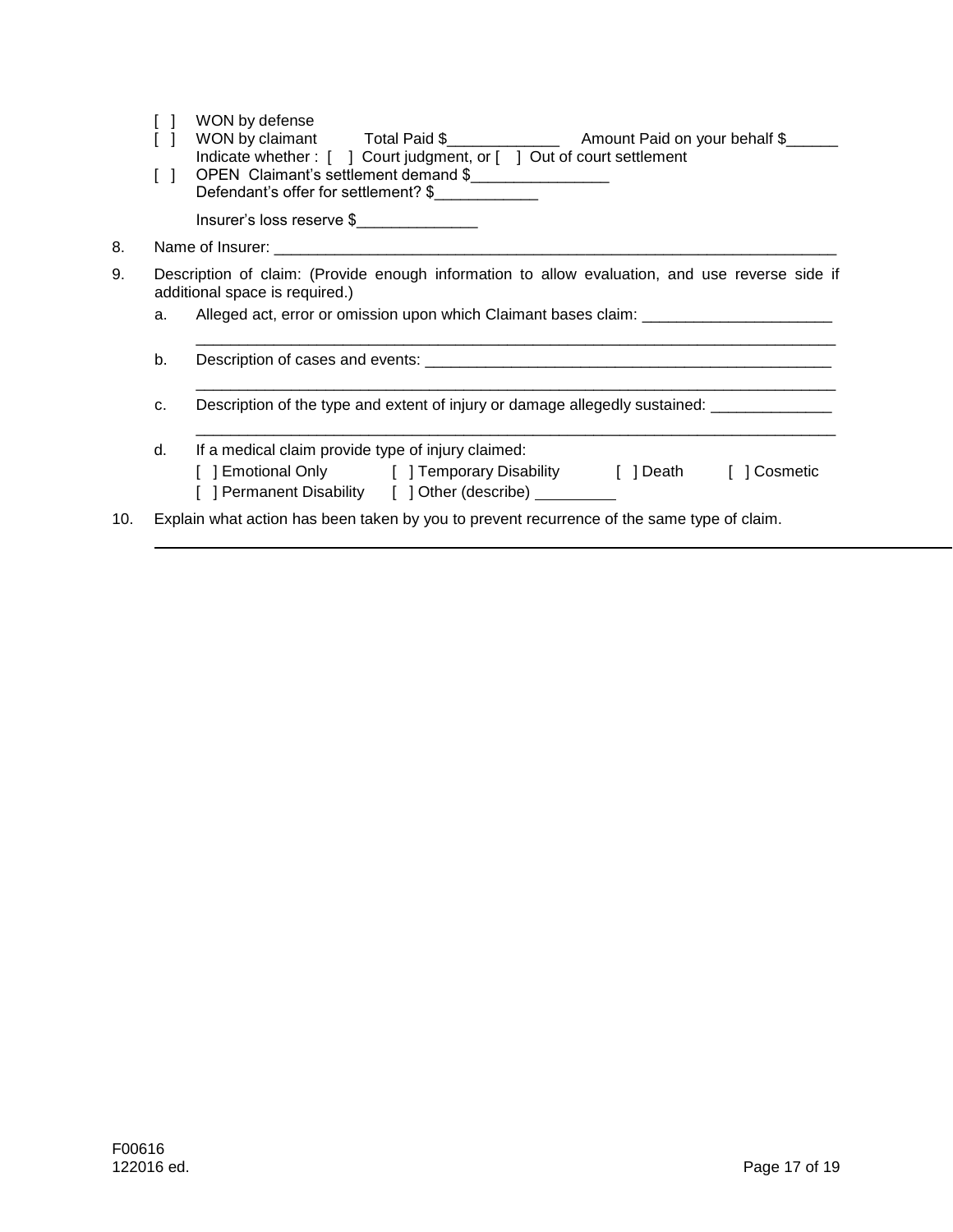## **FRAUD WARNING DISCLOSURE**

**ANY PERSON WHO, WITH INTENT TO DEFRAUD OR KNOWING THAT (S)HE IS FACILITATING A FRAUD AGAINST THE INSURER, SUBMITS AN APPLICATION OR FILES A CLAIM CONTAINING A FALSE OR DECEPTIVE STATEMENT MAY BE GUILTY OF INSURANCE FRAUD.**

**NOTICE TO ALABAMA, ARKANSAS, LOUISIANA, NEW MEXICO AND RHODE ISLAND APPLICANTS:** ANY PERSON WHO KNOWINGLY PRESENTS A FALSE OR FRAUDULENT CLAIM FOR PAYMENT OF A LOSS OR BENEFIT OR KNOWINGLY PRESENTS FALSE INFORMATION IN AN APPLICATION FOR INSURANCE IS GUILTY OF A CRIME AND MAY BE SUBJECT TO FINES AND CONFINEMENT IN PRISON.

**NOTICE TO COLORADO APPLICANTS:** IT IS UNLAWFUL TO KNOWINGLY PROVIDE FALSE, INCOMPLETE, OR MISLEADING FACTS OR INFORMATION TO AN INSURANCE COMPANY FOR THE PURPOSE OF DEFRAUDING OR ATTEMPTING TO DEFRAUD THE COMPANY. PENALTIES MAY INCLUDE IMPRISONMENT, FINES, DENIAL OF INSURANCE, AND CIVIL DAMAGES. ANY INSURANCE COMPANY OR AGENT OF AN INSURANCE COMPANY WHO KNOWINGLY PROVIDES FALSE, INCOMPLETE, OR MISLEADING FACTS OR INFORMATION TO A POLICYHOLDER OR CLAIMANT FOR THE PURPOSE OF DEFRAUDING OR ATTEMPTING TO DEFRAUD THE POLICYHOLDER OR CLAIMANT WITH REGARD TO A SETTLEMENT OR AWARD PAYABLE FROM INSURANCE PROCEEDS SHALL BE REPORTED TO THE COLORADO DIVISION OF INSURANCE WITHIN THE DEPARTMENT OF REGULATORY AGENCIES.

**NOTICE TO DISTRICT OF COLUMBIA APPLICANTS:** WARNING: IT IS A CRIME TO PROVIDE FALSE OR MISLEADING INFORMATION TO AN INSURER FOR THE PURPOSE OF DEFRAUDING THE INSURER OR ANY OTHER PERSON. PENALTIES INCLUDE IMPRISONMENT AND/OR FINES. IN ADDITION, AN INSURER MAY DENY INSURANCE BENEFITS IF FALSE INFORMATION MATERIALLY RELATED TO A CLAIM WAS PROVIDED BY THE APPLICANT.

**NOTICE TO FLORIDA APPLICANTS:** ANY PERSON WHO KNOWINGLY AND WITH INTENT TO INJURE, DEFRAUD, OR DECEIVE ANY INSURER FILES A STATEMENT OF CLAIM OR AN APPLICATION CONTAINING ANY FALSE, INCOMPLETE OR MISLEADING INFORMATION IS GUILTY OF A FELONY OF THE THIRD DEGREE.

**NOTICE TO KANSAS APPLICANTS:** ANY PERSON WHO, KNOWINGLY AND WITH INTENT TO DEFRAUD, PRESENTS, CAUSES TO BE PRESENTED OR PREPARES WITH KNOWLEDGE OR BELIEF THAT IT WILL BE PRESENTED TO OR BY AN INSURER, PURPORTED INSURER, BROKER OR AGENT THEREOF, ANY WRITTEN STATEMENT AS PART OF, OR IN SUPPORT OF, AN APPLICATION FOR THE ISSUANCE OF, OR THE RATING OF AN INSURANCE POLICY FOR PERSONAL OR COMMERCIAL INSURANCE, OR A CLAIM FOR PAYMENT OR OTHER BENEFIT PURSUANT TO AN INSURANCE POLICY FOR COMMERCIAL OR PERSONAL INSURANCE WHICH SUCH PERSON KNOWS TO CONTAIN MATERIALLY FALSE INFORMATION CONCERNING ANY FACT MATERIAL THERETO; OR CONCEALS, FOR THE PURPOSE OF MISLEADING, INFORMATION CONCERNING ANY FACT MATERIAL THERETO COMMITS A FRAUDULENT INSURANCE ACT.

**NOTICE TO MAINE, TENNESSEE, VIRGINIA AND WASHINGTON APPLICANTS**: IT IS A CRIME TO KNOWINGLY PROVIDE FALSE, INCOMPLETE OR MISLEADING INFORMATION TO AN INSURANCE COMPANY FOR THE PURPOSE OF DEFRAUDING THE COMPANY.